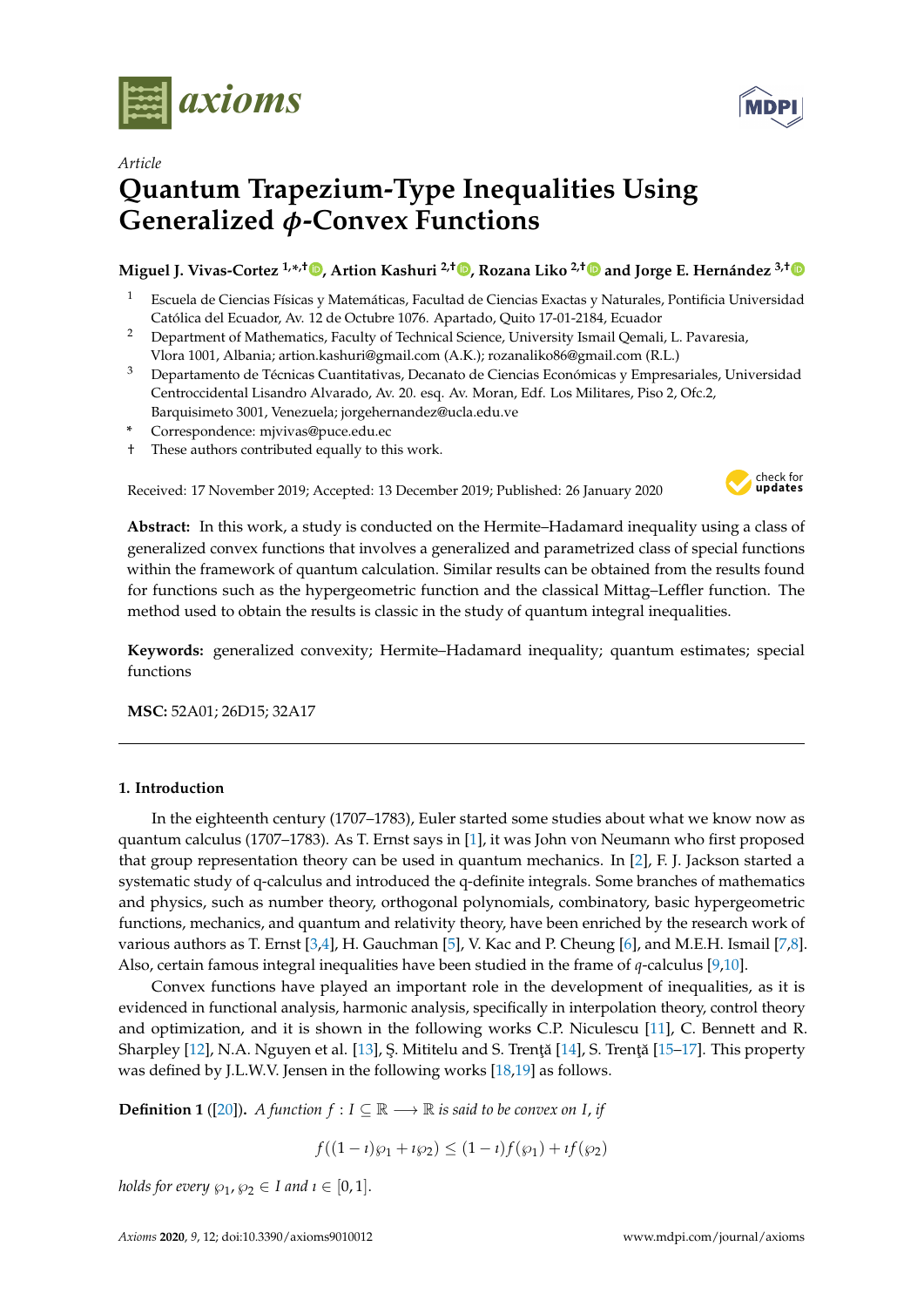The concept of convexity has been extended and generalized in several directions. Various types of generalized convexity have appeared in different research works, some of them modify the domain or range of the function, always maintaining the basic structure of a convex function. Among them are: s-convexity in the first and second sense [\[21\]](#page-12-1), P-convexity [\[22\]](#page-12-2), MT-convexity [\[23\]](#page-12-3), and others [\[24–](#page-12-4)[31\]](#page-12-5). The well-known inequality of Hermite–Hadamard is famous throughout mathematical literature, being of interest in the relationship between arithmetic means, as an argument and as an image of the ends of the interval where a convex function is defined. It was established as follows.

**Theorem 1.** Let  $f: I \subseteq \mathbb{R} \longrightarrow \mathbb{R}$  be a convex function on *I* and  $\wp_1, \wp_2 \in I$  with  $\wp_1 < \wp_2$ . Then the following *inequality holds:*

<span id="page-1-0"></span>
$$
f\left(\frac{\wp_1+\wp_2}{2}\right) \le \frac{1}{\wp_2-\wp_1} \int_{\wp_1}^{\wp_2} f(x)dx \le \frac{f(\wp_1)+f(\wp_2)}{2}.
$$
 (1)

*This inequality [\(1\)](#page-1-0) is also known as trapezium inequality.*

The trapezium type inequality has remained a subject of great interest due to its wide applications in the field of mathematical analysis. For other recent results which generalize, improve and extend the inequality [\(1\)](#page-1-0) through various classes of convex functions interested readers are referred to [\[32](#page-12-6)[–39\]](#page-12-7). Let *K* be a non empty closed set in  $\mathbb{R}^n$  and  $\phi : K \to \mathbb{R}$  a continuous function.

Noor, in [\[35\]](#page-12-8), introduced a new class of non-convex functions, the so-called *φ*-convex as follows:

<span id="page-1-2"></span>**Definition 2.** *The function*  $f : K \to \mathbb{R}$  *on the*  $\phi$ *-convex set K is said to be*  $\phi$ -*convex, if* 

$$
f(\wp_1 + i e^{i\phi}(\wp_2 - \wp_1)) \le (1 - i) f(\wp_1) + i f(\wp_2), \ \ \forall \ \wp_1, \ \wp_2 \in K, \ i \in [0, 1].
$$

The function *f* is said to be *φ*-concave iff (−*f*) is *φ*-convex. Note that every convex function is *φ*-convex but the converse does not hold in general.

Raina, in [\[40\]](#page-12-9), introduced a class of functions defined by

<span id="page-1-1"></span>
$$
\mathcal{F}^{\sigma}_{\rho,\lambda}(z) = \mathcal{F}^{\sigma(0),\sigma(1),\dots}_{\rho,\lambda}(z) = \sum_{k=0}^{+\infty} \frac{\sigma(k)}{\Gamma(\rho k + \lambda)} z^k,
$$
\n(2)

where  $\rho$ ,  $\lambda > 0$ ,  $|z| < R$  and

$$
\sigma=(\sigma(0),\ldots,\sigma(k),\ldots)
$$

is a bounded sequence of positive real numbers. Note that, if we take in [\(2\)](#page-1-1)  $\rho = 1$ ,  $\lambda = 1$  and

$$
\sigma(k) = \frac{(\alpha)_k(\beta)_k}{(\gamma)_k} \text{ for } k = 0, 1, 2, \dots,
$$

where  $\alpha$ ,  $\beta$ , and  $\gamma$  are parameters which can take arbitrary real or complex values (provided that  $\gamma \neq 0, -1, -2, \ldots$ ), and the symbol  $(a)_k$  denotes the quantity

$$
(a)_k = \frac{\Gamma(a+k)}{\Gamma(a)} = a(a+1)\dots(a+k-1), \quad k = 0, 1, 2, \dots,
$$

and restrict its domain to  $|z| \leq 1$  (with  $z \in \mathbb{C}$ ), then we have the classical hypergeometric function, that is

$$
\mathcal{F}^{\sigma}_{\rho,\lambda}(z) = F(\alpha,\beta;\gamma;z) = \sum_{k=0}^{+\infty} \frac{(\alpha)_k(\beta)_k}{k!(\gamma)_k} z^k.
$$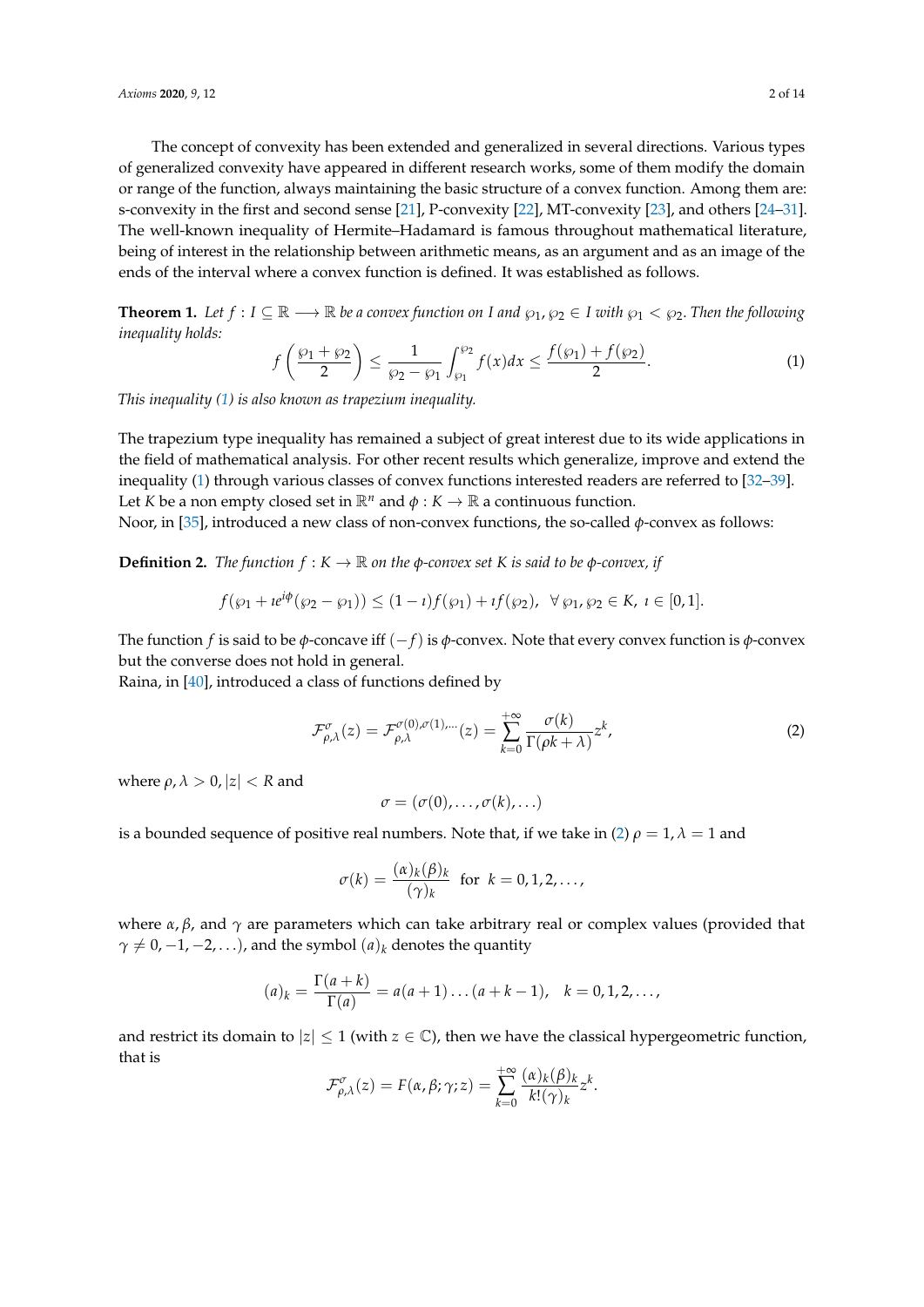Also, if  $\sigma = (1, 1, \dots)$  with  $\rho = \alpha$ ,  $(Re(\alpha) > 0)$ ,  $\lambda = 1$  and restricting its domain to  $z \in \mathbb{C}$  in [\(2\)](#page-1-1) then we have the classical Mittag–Leffler function

$$
E_{\alpha}(z) = \sum_{k=0}^{+\infty} \frac{1}{\Gamma(1 + \alpha k)} z^{k}.
$$

Finally, let recall the new class of set and new class of function involving Raina's function introduced by Vivas-Cortez et al. in [\[38\]](#page-12-10), the so-called generalized *φ*-convex set and also the generalized *φ*-convex function.

**Definition 3.** Let  $\rho$ ,  $\lambda > 0$  and  $\sigma = (\sigma(0), \ldots, \sigma(k), \ldots)$  are bounded sequence of positive real numbers. A *non empty set K is said to be generalized φ-convex set, if*

$$
\wp_1 + i\mathcal{F}^{\sigma}_{\rho,\lambda}(\wp_2 - \wp_1) \in K, \quad \forall \; \wp_1, \wp_2 \in K \; \text{and} \; \; i \in [0,1], \tag{3}
$$

*where* F*<sup>σ</sup> ρ*,*λ* (·) *is Raina's function.*

<span id="page-2-0"></span>**Definition 4.** Let  $\rho, \lambda > 0$  and  $\sigma = (\sigma(0), \ldots, \sigma(k), \ldots)$  are bounded sequence of positive real numbers. If a *function*  $f: K \to \mathbb{R}$  *satisfies the following inequality* 

$$
f(\wp_1 + i\mathcal{F}^{\sigma}_{\rho,\lambda}(\wp_2 - \wp_1)) \le (1 - i)f(\wp_1) + if(\wp_2),
$$
\n(4)

*for all*  $\iota \in [0,1]$  *and*  $\varphi_1, \varphi_2 \in K$ , *then f is called generalized*  $\varphi$ *-convex.* 

**Remark 1.** For  $\lambda = 0, \rho = 1$  and  $\sigma = (0, 1, 0, 0, \cdots)$  in Definition [4,](#page-2-0) then we have  $\mathcal{F}^{\sigma}_{\rho,\lambda}(\wp_2 - \wp_1) =$ ℘<sup>2</sup> − ℘<sup>1</sup> > 0 *so we recapture Definition [1.](#page-0-0) Also, under suitable choice of* F*<sup>σ</sup> ρ*,*λ* (·), *we get Definition [2.](#page-1-2)*

Recently, several authors have utilized quantum calculus as a strong tool in establishing new extensions of trapezium-type and other inequalities, see [\[6](#page-11-5)[,41–](#page-12-11)[47\]](#page-13-0) and the references therein. We recall now some concepts from quantum calculus. Let  $I = [\wp_1, \wp_2] \subseteq \mathbb{R}$  be an interval and  $0 < q < 1$ be a constant.

<span id="page-2-2"></span>**Definition 5** ([\[46\]](#page-13-1)). Let  $f : I \to \mathbb{R}$  be a continuous function and  $x \in I$ . Then *q*-derivative of  $f$  on  $I$  at  $x$  is *defined as*

<span id="page-2-1"></span>
$$
\wp_1 \mathcal{D}_q f(x) = \frac{f(x) - f(qx + (1 - q)\wp_1)}{(1 - q)(x - \wp_1)}, \ x \neq \wp_1, \ \wp_1 \mathcal{D}_q f(\wp_1) = \lim_{x \to \wp_1} \wp_1 \mathcal{D}_q f(x). \tag{5}
$$

*We say that f is q*-differentiable on *I* provided  $\wp_1 \mathcal{D}_q f(x)$  exists for all  $x \in I$ . Note that if  $\wp_1 = 0$  in [\(5\)](#page-2-1), then  $\wp_1\mathcal{D}_qf = \mathcal{D}_qf$ , where  $\mathcal{D}_q$  is the well-known q-derivative of the function  $f(x)$  defined by

$$
\mathcal{D}_q f(x) = \frac{f(x) - f(qx)}{(1 - q)x}.
$$

<span id="page-2-3"></span>**Definition 6** ([\[46\]](#page-13-1)). Let  $f: I \to \mathbb{R}$  be a continuous function. Then the q-integral on I is defined by

$$
\int_{\wp_1}^x f(t) \, \wp_1 d_q t = (1-q)(x-\wp_1) \sum_{n=0}^{+\infty} q^n f(q^n x + (1-q^n) \wp_1).
$$

*for*  $x \in I$ . *Note that if*  $\wp_1 = 0$ , *then we have the classical q-integral, which is defined by* 

$$
\int_0^x f(t) \, d\mu q t = (1-q)x \sum_{n=0}^{+\infty} q^n f(q^n x)
$$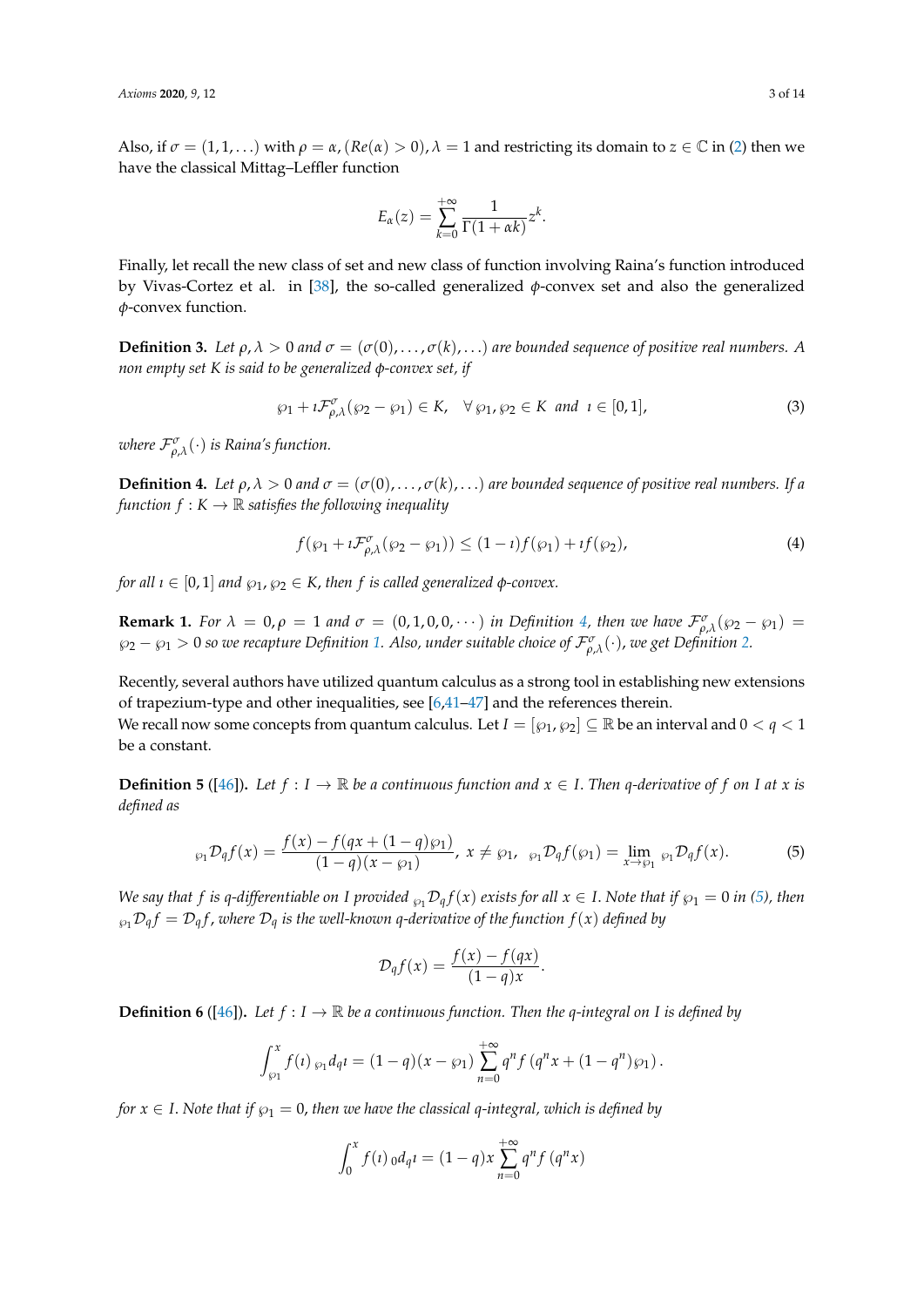*for*  $x \in [0, +\infty)$ .

**Theorem 2** ([\[46\]](#page-13-1)). *Assume that*  $f, g: I \to \mathbb{R}$  *are continuous functions,*  $c \in \mathbb{R}$ *. Then, for*  $x \in I$ *, we have* 

$$
\int_{\wp_1}^x \left[ f(t) + g(t) \right] \, \wp_1 d_q t = \int_{\wp_1}^x f(t) \, \wp_1 d_q t + \int_{\wp_1}^x g(t) \, \wp_1 d_q t;
$$
\n
$$
\int_{\wp_1}^x (cf)(t) \, \wp_1 d_q t = c \, \int_{\wp_1}^x f(t) \, \wp_1 d_q t.
$$

**Definition 7** ([\[6\]](#page-11-5)). For any real number  $\wp_1$ ,

$$
[\wp_1]_q=\frac{q^{\wp_1}-1}{q-1}
$$

*is called the q-analogue of*  $\wp_1$ . *In particular, if n*  $\in \mathbb{Z}$ *, we deonte* 

$$
[n] = \frac{q^n - 1}{q - 1} = q^{n-1} + \dots + q + 1.
$$

**Definition 8** ([\[6\]](#page-11-5)). *If*  $n \in \mathbb{Z}$ , the q-analogue of  $(x - \wp_1)^n$  is the polynomial

$$
(x - \wp_1)_q^n = \begin{cases} 1, & n = 0; \\ (x - \wp_1)(x - q\wp_1) \cdots (x - q^{n-1}\wp_1), & n \ge 1. \end{cases}
$$

**Definition 9** ([\[6\]](#page-11-5))**.** *For any t*,*s* > 0,

$$
\beta_q(t,s) = \int_0^1 t^{t-1} (1 - qt)_q^{s-1} dq
$$

*is called the q-Beta function. Note that*

$$
\beta_q(t,1) = \int_0^1 t^{t-1} \, d\,q \, t = \frac{1}{[t]},
$$

*where* [*t*] *is the q-analogue of t*.

<span id="page-3-2"></span>**Theorem 3** ([\[46\]](#page-13-1)). (q-Hermite–Hadamard) Let  $f : I \longrightarrow \mathbb{R}$  be a convex continuous function on I and  $0 < q < 1$ . Then the following inequality holds:

$$
f\left(\frac{\wp_1+\wp_2}{2}\right) \le \frac{1}{\wp_2-\wp_1} \int_{\wp_1}^{\wp_2} f(t) \, \wp_1 d_q t \le \frac{qf(\wp_1)+f(\wp_2)}{1+q}.\tag{6}
$$

Sudsutad et al. in [\[45\]](#page-12-12), established the following three *q*-integral identities to be used in this paper.

<span id="page-3-0"></span>**Lemma 1.** Let  $0 < q < 1$  be a constant. Then the following equality holds:

$$
\int_0^1 t|1-(1+q)t|_0d_qt = \frac{q(1+4q+q^2)}{(1+q+q^2)(1+q)^3}.
$$

<span id="page-3-1"></span>**Lemma 2.** Let  $0 < q < 1$  be a constant. Then the following equality holds:

$$
\int_0^1 (1 - i) |1 - (1 + q)i|_0 d_q t = \frac{q(1 + 3q^2 + 2q^3)}{(1 + q + q^2)(1 + q)^3}.
$$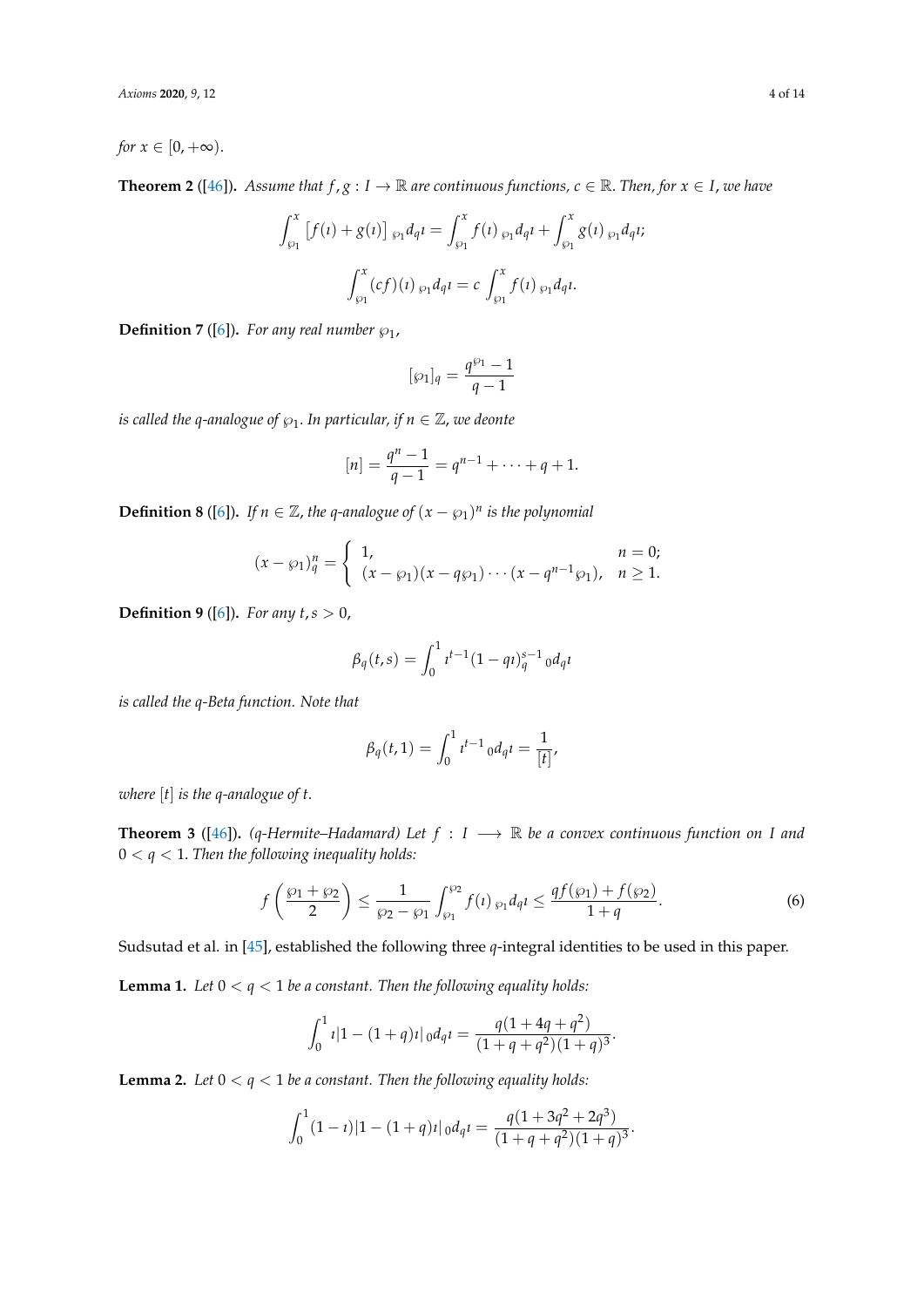<span id="page-4-2"></span>**Lemma 3.** Let  $f : [\wp_1, \wp_2] \subseteq \mathbb{R} \to \mathbb{R}$  be a q-differentiable function on  $(\wp_1, \wp_2)$  with  $\wp_1 \mathcal{D}_q f$  be continuous *and integrable on*  $[\wp_1, \wp_2]$ , *where*  $0 < q < 1$ . *Then the following identity holds:* 

$$
\frac{1}{\wp_2 - \wp_1} \int_{\wp_1}^{\wp_2} f(t) \, \wp_1 d_q t - \frac{q f(\wp_1) + f(\wp_2)}{1 + q} \\
= \frac{q(\wp_2 - \wp_1)}{1 + q} \int_0^1 (1 - (1 + q)t) \, \wp_1 \mathcal{D}_q f(t \wp_2 + (1 - t) \wp_1) \, d_q t. \tag{7}
$$

Motivated by the above literatures, the paper is structured as follows: In Section [2,](#page-4-0) an identity for a *q*-differentiable functions involving Raina's generalized special function will be established. Applying this result, we develop some new quantum estimates inequalities for the generalized *φ*-convex functions. Some known results will be recaptured as special cases. Also, new quantum Hermite–Hadamard type inequality for the product of two generalized *φ*-convex functions will be derived. In Section [3,](#page-10-0) a briefly conclusion is given as well.

#### <span id="page-4-0"></span>**2. Some Quantum Trapezium-Type Inequalities**

Throughout this paper the following notations are used:

$$
O = [\wp_1, \wp_1 + \mathcal{F}^{\sigma}_{\rho,\lambda}(\wp_2 - \wp_1)] \text{ for } \mathcal{F}^{\sigma}_{\rho,\lambda}(\wp_2 - \wp_1) > 0,
$$

where  $\rho$ ,  $\lambda > 0$  and  $\sigma = (\sigma(0), \ldots, \sigma(k), \ldots)$  are bounded sequence of positive real numbers. Let denote *O*<sup> $\circ$ </sup> the interior of *O*. Also, for convenience we write  $d_q$ *t* for  $_0d_q$ *t*, where  $0 < q < 1$ .

<span id="page-4-1"></span>**Lemma 4.** Let  $f: O \to \mathbb{R}$  be a q-differentiable function on  $O^{\circ}$  with  $\wp_1 \mathcal{D}_q f$  be continuous and integrable on  $O$ . *Then the following identity holds:*

$$
W_f(\wp_1, \wp_2; q) = \frac{q\mathcal{F}_{\rho,\lambda}^{\sigma}(\wp_2 - \wp_1)}{1+q} \int_0^1 (1 - (1+q)t) \, \wp_1 \mathcal{D}_q f(\wp_1 + i \mathcal{F}_{\rho,\lambda}^{\sigma}(\wp_2 - \wp_1)) d_q t,
$$

*where*

$$
W_f(\wp_1, \wp_2; q) = \frac{1}{\mathcal{F}_{\rho,\lambda}^{\sigma}(\wp_2 - \wp_1)} \int_{\wp_1}^{\wp_1 + \mathcal{F}_{\rho,\lambda}^{\sigma}(\wp_2 - \wp_1)} f(t) \,_{\wp_1} d_q t - \frac{q f(\wp_1) + f(\wp_1 + \mathcal{F}_{\rho,\lambda}^{\sigma}(\wp_2 - \wp_1))}{1 + q}.
$$

**Proof.** Using Definitions [5](#page-2-2) and [6,](#page-2-3) we have

$$
\int_{0}^{1} (1 - (1 + q) \iota) \wp_{1} \mathcal{D}_{q} f(\wp_{1} + i \mathcal{F}_{\rho,\lambda}^{\sigma}(\wp_{2} - \wp_{1})) d_{q} \iota
$$
\n
$$
= \int_{0}^{1} \left( \frac{f(\wp_{1} + i \mathcal{F}_{\rho,\lambda}^{\sigma}(\wp_{2} - \wp_{1})) - f(\wp_{1} + q \iota \mathcal{F}_{\rho,\lambda}^{\sigma}(\wp_{2} - \wp_{1}))}{(1 - q) \iota \mathcal{F}_{\rho,\lambda}^{\sigma}(\wp_{2} - \wp_{1})} \right) d_{q} \iota
$$
\n
$$
- (1 + q) \int_{0}^{1} \iota \left( \frac{f(\wp_{1} + i \mathcal{F}_{\rho,\lambda}^{\sigma}(\wp_{2} - \wp_{1})) - f(\wp_{1} + q \iota \mathcal{F}_{\rho,\lambda}^{\sigma}(\wp_{2} - \wp_{1}))}{(1 - q) \iota \mathcal{F}_{\rho,\lambda}^{\sigma}(\wp_{2} - \wp_{1})} \right) d_{q} \iota
$$
\n
$$
= \frac{\sum_{n=0}^{+\infty} f(\wp_{1} + q^{n} \mathcal{F}_{\rho,\lambda}^{\sigma}(\wp_{2} - \wp_{1})) - \sum_{n=0}^{+\infty} f(\wp_{1} + q^{n+1} \mathcal{F}_{\rho,\lambda}^{\sigma}(\wp_{2} - \wp_{1}))}{\mathcal{F}_{\rho,\lambda}^{\sigma}(\wp_{2} - \wp_{1})} - (1 + q) \left[ \frac{\sum_{n=0}^{+\infty} f(\wp_{1} + q^{n} \mathcal{F}_{\rho,\lambda}^{\sigma}(\wp_{2} - \wp_{1})) - \sum_{n=0}^{+\infty} f(\wp_{1} + q^{n+1} \mathcal{F}_{\rho,\lambda}^{\sigma}(\wp_{2} - \wp_{1}))}{\mathcal{F}_{\rho,\lambda}^{\sigma}(\wp_{2} - \wp_{1})} \right]
$$
\n
$$
= -\frac{q f(\wp_{1}) + f(\wp_{1} + \mathcal{F}_{\rho,\lambda}^{\sigma}(\wp_{2} - \wp_{1}))}{q \mathcal{F}_{\rho,\lambda}^{\sigma}(\wp_{2} - \wp_{1})} + \frac{(1 + q)}{q \left[ \mathcal{F}_{\rho,\lambda
$$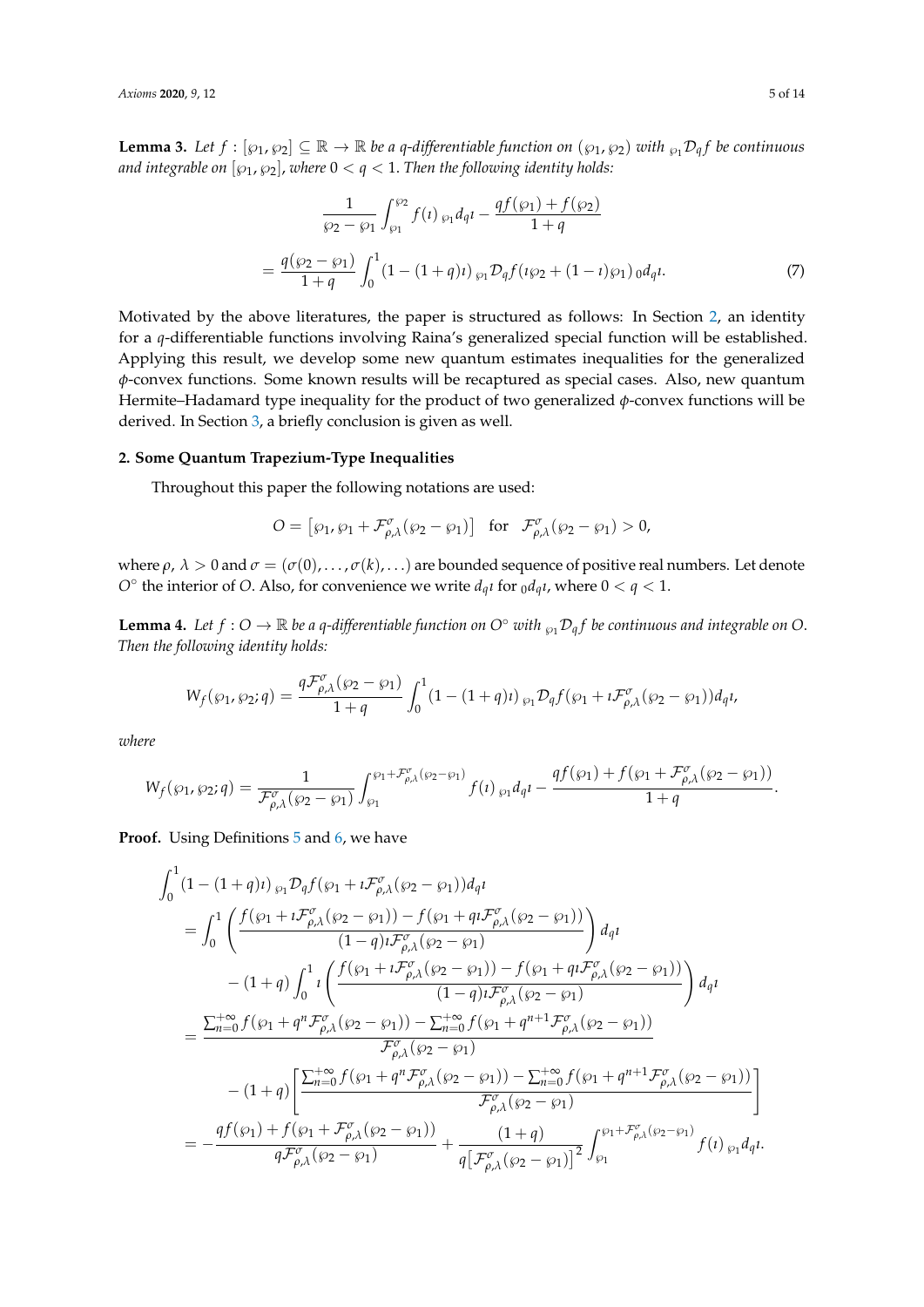Multiplying both sides of above equality by  $q \frac{[F^{\sigma}_{\rho,\lambda}(\wp_2-\wp_1)]}{1+e}$  $\frac{1}{1+q}$ , we get the desired result. The proof of Lemma [4](#page-4-1) is completed.  $\square$ 

**Remark 2.** *Taking*  $q \rightarrow 1^-$  *in Lemma [4,](#page-4-1) we obtain the following new identity:* 

$$
W_f(\wp_1, \wp_2) = \frac{\mathcal{F}^{\sigma}_{\rho,\lambda}(\wp_2 - \wp_1)}{2} \int_0^1 (1 - 2i) f'(\wp_1 + i \mathcal{F}^{\sigma}_{\rho,\lambda}(\wp_2 - \wp_1)) dt,
$$

*where*

$$
W_f(\wp_1, \wp_2) = \frac{1}{\mathcal{F}^{\sigma}_{\rho,\lambda}(\wp_2 - \wp_1)} \int_{\wp_1}^{\wp_1 + \mathcal{F}^{\sigma}_{\rho,\lambda}(\wp_2 - \wp_1)} f(t) dt - \frac{f(\wp_1) + f(\wp_1 + \mathcal{F}^{\sigma}_{\rho,\lambda}(\wp_2 - \wp_1))}{2}.
$$

**Remark [3.](#page-4-2)** *Taking*  $\mathcal{F}^{\sigma}_{\rho,\lambda}(\wp_2 - \wp_1) = \wp_2 - \wp_1$  *in Lemma [4,](#page-4-1) we get Lemma 3.* 

<span id="page-5-0"></span>**Theorem 4.** Let  $f: O \to \mathbb{R}$  be a q-differentiable function on  $O^{\circ}$  with  $\wp_1 \mathcal{D}_q f$  be continuous and integrable on *O. If*  $|_{\varphi_1} \mathcal{D}_q f|$  *is generalized*  $\varphi$ *-convex on O, then the following inequality holds:* 

$$
\left|W_f(\wp_1,\wp_2;q)\right| \leq q^2 \mathcal{F}_{\rho,\lambda}^{\sigma}(\wp_2-\wp_1) \Big[A(q)|_{\wp_1} \mathcal{D}_q f(\wp_1)| + B(q)|_{\wp_1} \mathcal{D}_q f(\wp_2)|\Big],\tag{8}
$$

.

*where*

$$
A(q) = \frac{q(1+3q^2+2q^3)}{(1+q+q^2)(1+q)^4}, \quad B(q) = \frac{1+4q+q^2}{(1+q+q^2)(1+q)^4}
$$

**Proof.** Using Lemmas [1,](#page-3-0) [2](#page-3-1) and [4,](#page-4-1) the fact that  $|_{\varphi_1} \mathcal{D}_q f|$  is generalized  $\varphi$ -convex function, we have

$$
\begin{split} \left|W_f(\wp_1,\wp_2;q)\right| &\leq \frac{q\mathcal{F}^{\sigma}_{\rho,\lambda}(\wp_2-\wp_1)}{1+q} \int_0^1 \left|1-(1+q)u\right| \left|\right._{\wp_1} \mathcal{D}_q f(\wp_1+i\mathcal{F}^{\sigma}_{\rho,\lambda}(\wp_2-\wp_1))\right| d_q \iota \\ &\leq \frac{q\mathcal{F}^{\sigma}_{\rho,\lambda}(\wp_2-\wp_1)}{1+q} \int_0^1 \left|1-(1+q)u\right| \left[(1-\iota)\right|_{\wp_1} \mathcal{D}_q f(\wp_1)\right| + \iota \left|_{\wp_1} \mathcal{D}_q f(\wp_2)\right| \right] d_q \iota \\ &= q^2 \mathcal{F}^{\sigma}_{\rho,\lambda}(\wp_2-\wp_1) \left[A(q)\right|_{\wp_1} \mathcal{D}_q f(\wp_1)\right| + B(q)\left|_{\wp_1} \mathcal{D}_q f(\wp_2)\right| \big]. \end{split}
$$

The proof of Theorem [4](#page-5-0) is completed.  $\Box$ 

**Remark 4.** *Taking*  $\mathcal{F}^{\sigma}_{\rho,\lambda}(\wp_2 - \wp_1) = \wp_2 - \wp_1$  *in Theorem [4,](#page-5-0) we get* ([\[45\]](#page-12-12)*, Theorem 4.1*).

**Corollary 1.** *Taking*  $q \rightarrow 1^-$  *in Theorem* [4,](#page-5-0) *we get* 

$$
|W_f(\wp_1, \wp_2)| \leq \mathcal{F}^{\sigma}_{\rho, \lambda}(\wp_2 - \wp_1) \left[ \frac{|f'(\wp_1)| + |f'(\wp_2)|}{8} \right]. \tag{9}
$$

**Corollary 2.** *Taking*  $|_{\wp_1} \mathcal{D}_q f | \le K$  *in Theorem [4,](#page-5-0) we get* 

$$
\left|W_f(\wp_1, \wp_2; q)\right| \leq K q^2 \mathcal{F}^{\sigma}_{\rho, \lambda}(\wp_2 - \wp_1) \left[A(q) + B(q)\right].\tag{10}
$$

<span id="page-5-1"></span>**Theorem 5.** Let  $f: O \to \mathbb{R}$  be a q-differentiable function on  $O^{\circ}$  with  $\wp_1 \mathcal{D}_q f$  be continuous and integrable on *O*. If  $|_{\wp_1} \mathcal{D}_q f |$ <sup>r</sup> is generalized φ-convex on *O* for  $r > 1$  and  $\frac{1}{p} + \frac{1}{r} = 1$ , then the following inequality holds:

$$
|W_f(\wp_1, \wp_2; q)| \le \frac{q \mathcal{F}_{\rho,\lambda}^{\sigma}(\wp_2 - \wp_1)}{1 + q} \sqrt[p]{B(p; q)} \sqrt[r]{\frac{(q+1)|_{\wp_1} \mathcal{D}_{q}^2 f(\wp_1)|^r + |_{\wp_1} \mathcal{D}_{q}^2 f(\wp_2)|^r}{1 + q}},\tag{11}
$$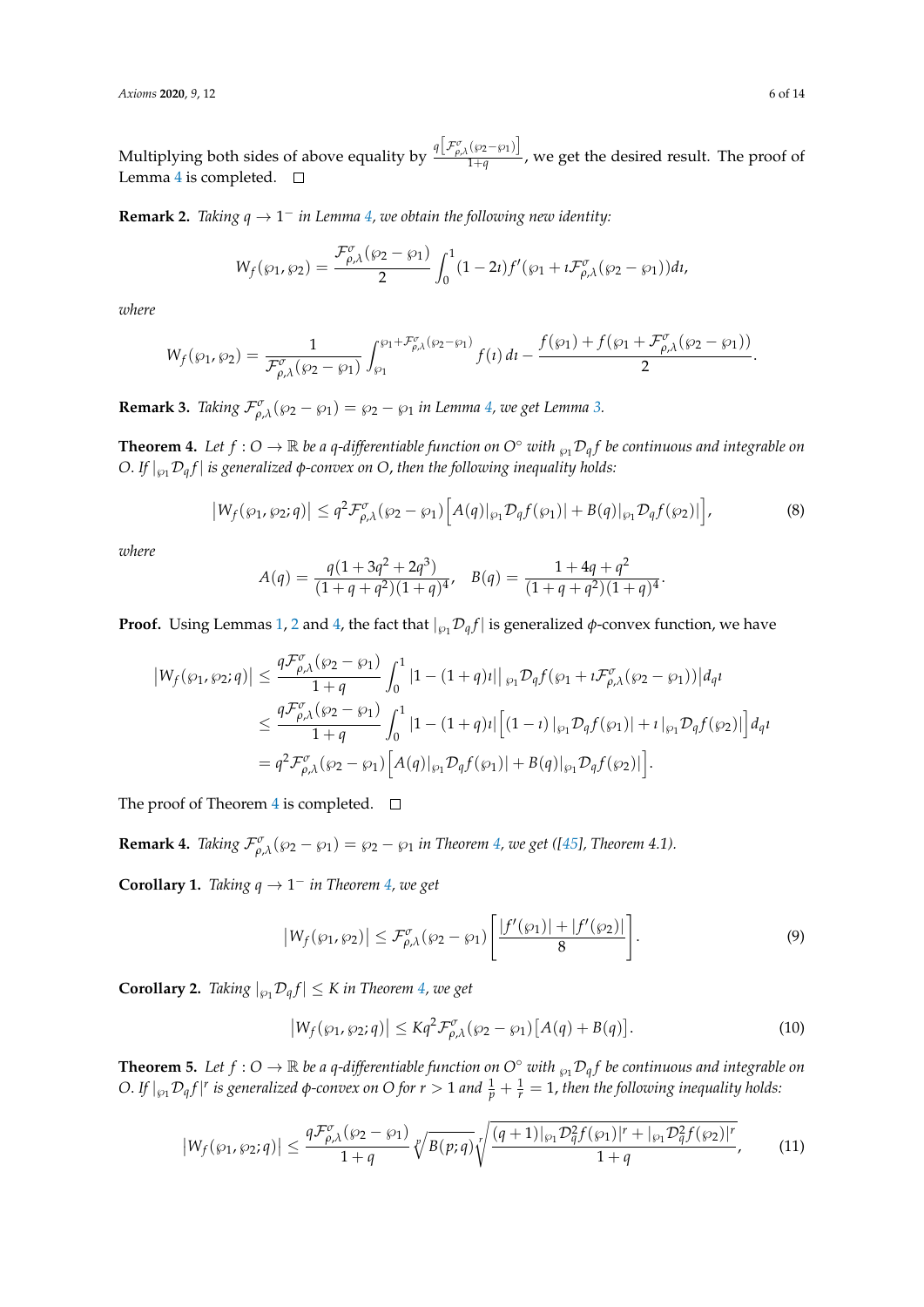*Axioms* **2020**, *9*, 12 7 of 14

*where*

$$
B(p;q) = \int_0^1 |1 - (1+q)i|^p d_q.
$$

**Proof.** Using Lemmas [1,](#page-3-0) [2](#page-3-1) and [4,](#page-4-1) Hölder's inequality and the fact that  $|_{\wp_1}\mathcal{D}_q f|^r$  is generalized  $\phi$ -convex function, we have

$$
\begin{split} |W_f(\wp_1, \wp_2; q)| &\leq \frac{q \mathcal{F}^{\sigma}_{\rho,\lambda}(\wp_2 - \wp_1)}{1+q} \int_0^1 |1 - (1+q)i| \, |\wp_1 \mathcal{D}_q f(\wp_1 + i \mathcal{F}^{\sigma}_{\rho,\lambda}(\wp_2 - \wp_1))| d_q \iota \\ &\leq \frac{q \mathcal{F}^{\sigma}_{\rho,\lambda}(\wp_2 - \wp_1)}{1+q} \left( \int_0^1 |1 - (1+q)i|^p d_q \iota \right)^{\frac{1}{p}} \\ &\times \left( \int_0^1 |\wp_1 \mathcal{D}_q f(\wp_1 + i \mathcal{F}^{\sigma}_{\rho,\lambda}(\wp_2 - \wp_1))|^r d_q \iota \right)^{\frac{1}{r}} \\ &\leq \frac{q \mathcal{F}^{\sigma}_{\rho,\lambda}(\wp_2 - \wp_1)}{1+q} \left( \int_0^1 |1 - (1+q)i|^p d_q \iota \right)^{\frac{1}{p}} \\ &\times \left( \int_0^1 \left[ (1-i)|_{\wp_1} \mathcal{D}_q f(\wp_1) \right|^r + i|_{\wp_1} \mathcal{D}_q f(\wp_2) |^r \right] d_q \iota \right)^{\frac{1}{r}} \\ &= \frac{q \mathcal{F}^{\sigma}_{\rho,\lambda}(\wp_2 - \wp_1)}{1+q} \sqrt[p]{B(p;q)} \sqrt[r]{\frac{(q+1)|_{\wp_1} \mathcal{D}_q f(\wp_1) |^r + |_{\wp_1} \mathcal{D}_q f(\wp_2) |^r}{1+q}} . \end{split}
$$

The proof of Theorem [5](#page-5-1) is completed.  $\square$ 

**Corollary 3.** *Taking*  $q \rightarrow 1^-$  *in Theorem* [5,](#page-5-1) *we get* 

$$
\left|W_f(\wp_1, \wp_2)\right| \le \frac{\mathcal{F}^{\sigma}_{\rho, \lambda}(\wp_2 - \wp_1)}{2\sqrt[p]{2(p+1)}} \sqrt[p]{\frac{2|f'(\wp_1)|^r + |f'(\wp_2)|^r}{2}}.
$$
\n(12)

**Corollary 4.** *Taking*  $|_{\varphi_1} \mathcal{D}_q f| \le K$  *in Theorem [5,](#page-5-1) we get* 

$$
\left|W_f(\wp_1, \wp_2; q)\right| \le K \frac{q}{1+q} \sqrt[r]{\frac{2+q}{1+q}} \sqrt[p]{B(p; q)} \mathcal{F}^{\sigma}_{\rho, \lambda}(\wp_2 - \wp_1). \tag{13}
$$

<span id="page-6-0"></span>**Theorem 6.** Let  $f: O \to \mathbb{R}$  be a q-differentiable function on  $O^{\circ}$  with  $\wp_1 \mathcal{D}_q f$  be continuous and integrable on  $O.$  *If*  $|_{\wp_1} \mathcal{D}_q f |^r$  is generalized  $\phi$ -convex on  $O$ , then for  $r \geq 1$ , the following inequality holds:

$$
\left|W_f(\wp_1, \wp_2; q)\right| \le q^2 F(q) \mathcal{F}_{\rho, \lambda}^{\sigma}(\wp_2 - \wp_1)
$$
  
 
$$
\times \sqrt[r]{C(q)|_{\wp_1} \mathcal{D}_q f(\wp_1)|^r + D(q)|_{\wp_1} \mathcal{D}_q f(\wp_2)|^r},
$$
 (14)

*where*

$$
C(q) = \frac{1 + 3q^2 + 2q^3}{(1 + q + q^2)(2 + q + q^3)}, \quad D(q) = \frac{1 + 4q + q^2}{(1 + q + q^2)(2 + q + q^3)}, \quad F(q) = \frac{2 + q + q^2}{(1 + q)^4}.
$$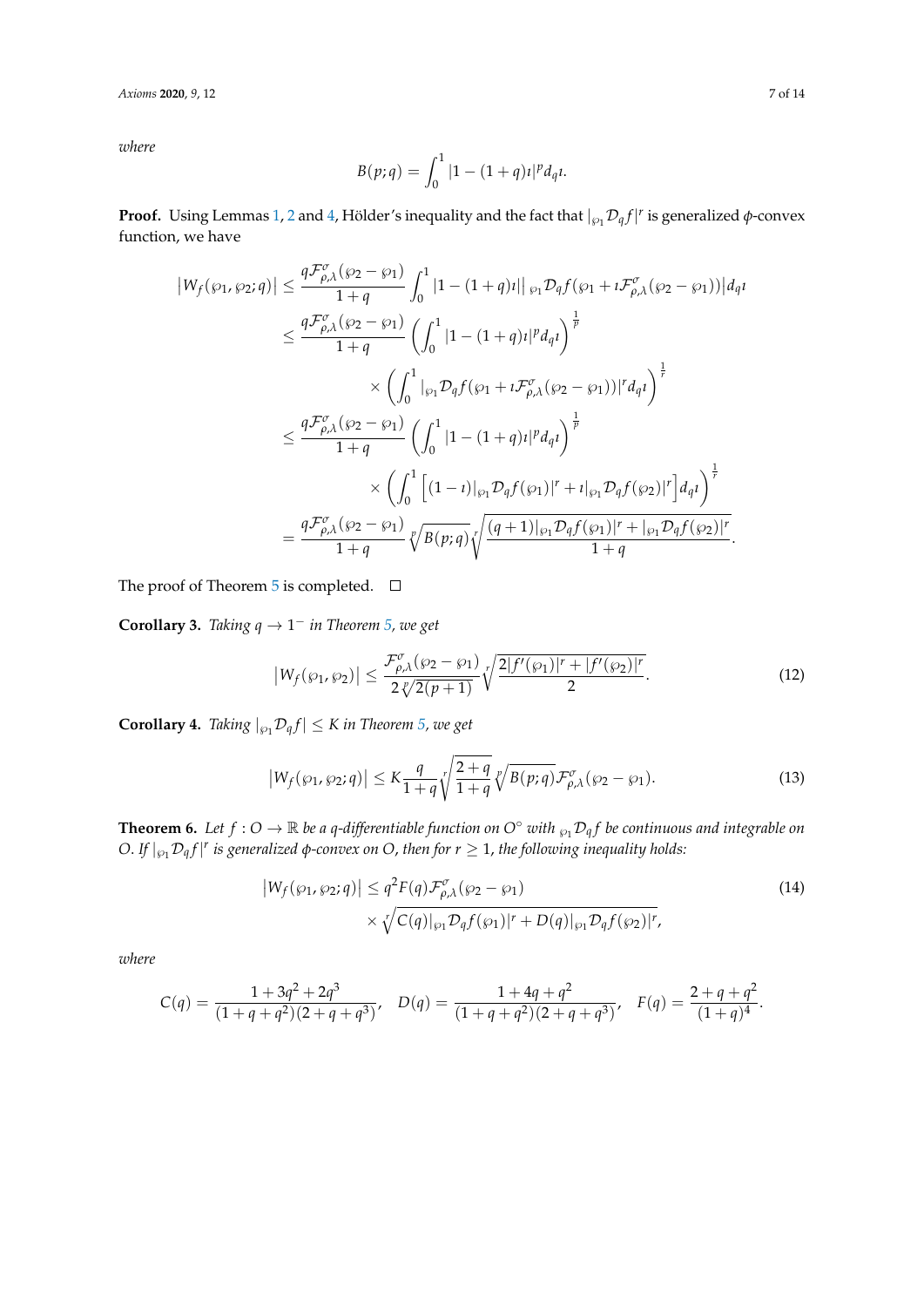*Axioms* **2020**, 9, 12 8 of 14

**Proof.** Using Lemmas [1,](#page-3-0) [2](#page-3-1) and [4,](#page-4-1) the well-known power mean inequality and the fact that  $|_{\wp_1} \mathcal{D}_q f|^r$  is generalized *φ*-convex function, we have

$$
\begin{split} \left|W_{f}(\wp_{1},\wp_{2};q)\right| &\leq \frac{q\mathcal{F}_{\rho,\lambda}^{\sigma}(\wp_{2}-\wp_{1})}{1+q}\int_{0}^{1}\left|1-(1+q)\imath\right|\right|\wp_{1}\mathcal{D}_{q}f(\wp_{1}+i\mathcal{F}_{\rho,\lambda}^{\sigma}(\wp_{2}-\wp_{1}))\left|d_{q}\imath\right. \\ &\leq \frac{q\mathcal{F}_{\rho,\lambda}^{\sigma}(\wp_{2}-\wp_{1})}{1+q}\left(\int_{0}^{1}\left|1-(1+q)\imath\right|d_{q}\imath\right)^{1-\frac{1}{r}}\\ &\times\left(\int_{0}^{1}\left|1-(1+q)\imath\right|\right|\wp_{1}\mathcal{D}_{q}f(\wp_{1}+i\mathcal{F}_{\rho,\lambda}^{\sigma}(\wp_{2}-\wp_{1}))\left|^{r}d_{q}\imath\right)^{\frac{1}{r}}\\ &\leq \frac{q\mathcal{F}_{\rho,\lambda}^{\sigma}(\wp_{2}-\wp_{1})}{1+q}\left(\int_{0}^{1}\left|1-(1+q)\imath\right|d_{q}\imath\right)^{1-\frac{1}{r}}\\ &\times\left(\int_{0}^{1}\left|1-(1+q)\imath\right|\left[(1-\imath)\right|\wp_{1}\mathcal{D}_{q}f(\wp_{1})\right|^{r}+\imath\left|_{\wp_{1}}\mathcal{D}_{q}f(\wp_{2})\right|^{r}\right)d_{q}\imath\right)^{\frac{1}{r}}\\ &=q^{2}F(q)\mathcal{F}_{\rho,\lambda}^{\sigma}(\wp_{2}-\wp_{1})\sqrt[r]{C(q)\mid_{\wp_{1}}\mathcal{D}_{q}f(\wp_{1})\mid^{r}+D(q)\mid_{\wp_{1}}\mathcal{D}_{q}f(\wp_{2})\mid^{r}.\end{split}
$$

The proof of Theorem [6](#page-6-0) is completed.  $\square$ 

**Remark 5.** *Taking*  $\mathcal{F}^{\sigma}_{\rho,\lambda}(\wp_2 - \wp_1) = \wp_2 - \wp_1$  *in Theorem [6,](#page-6-0) we get ([\[45\]](#page-12-12), Theorem 4.2).* 

**Corollary 5.** *Taking*  $q \rightarrow 1^-$  *in Theorem* [6,](#page-6-0) we get

$$
\left|W_f(\wp_1,\wp_2)\right| \le \frac{\mathcal{F}^{\sigma}_{\rho,\lambda}(\wp_2-\wp_1)}{4} \sqrt[r]{\frac{|f'(\wp_1)|^r + |f'(\wp_2)|^r}{2}}.
$$
\n(15)

**Corollary 6.** *Taking*  $|_{\wp_1} \mathcal{D}_q f| \le K$  *in Theorem [6,](#page-6-0) we get* 

$$
\left|W_f(\wp_1,\wp_2;q)\right| \leq Kq^2 F(q) \mathcal{F}^{\sigma}_{\rho,\lambda}(\wp_2-\wp_1) \sqrt[r]{C(q)+D(q)}.
$$
 (16)

<span id="page-7-0"></span>**Theorem 7.** Let  $f: O \to \mathbb{R}$  be a q-differentiable function on  $O^{\circ}$  with  $\wp_1 \mathcal{D}_q f$  be continuous and integrable *on O. If*  $|_{\wp_1}\mathcal{D}_q f |^r$  *is generalized φ-convex on O, then for r*  $\geq$  1*, the following inequality holds:* 

$$
\left|W_f(\wp_1,\wp_2;q)\right| \leq \frac{q\mathcal{F}^{\sigma}_{\rho,\lambda}(\wp_2-\wp_1)}{1+q} \sqrt[r]{M(r;q)|_{\wp_1}\mathcal{D}_q f(\wp_1)|^r + N(r;q)|_{\wp_1}\mathcal{D}_q f(\wp_2)|^r},\tag{17}
$$

*where*

$$
M(r;q) = \int_0^1 (1-t) |1 - (1+q)t|^r d_q t, \quad N(r;q) = \int_0^1 t |1 - (1+q)t|^r d_q t.
$$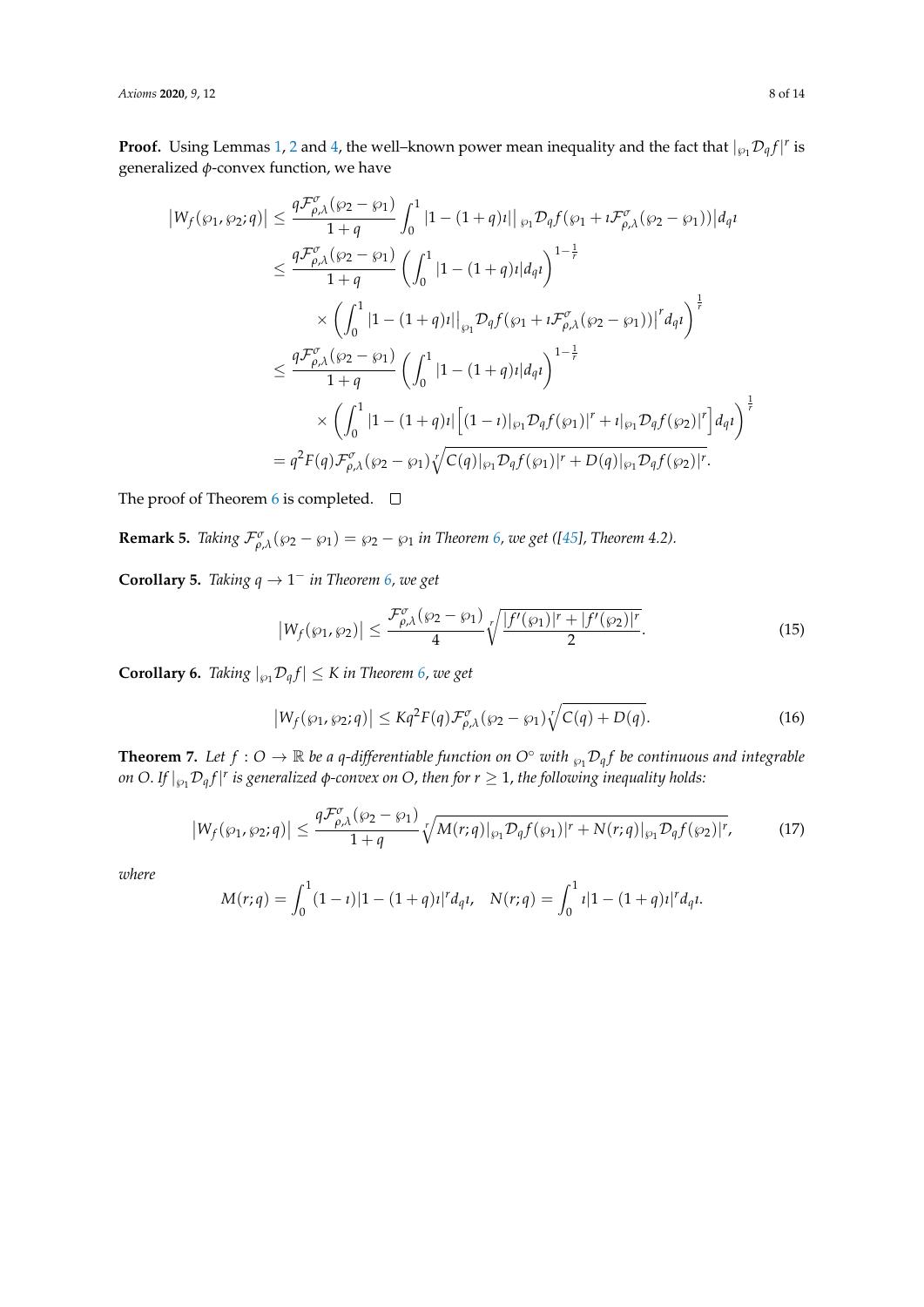**Proof.** Using Lemmas [1,](#page-3-0) [2](#page-3-1) and [4,](#page-4-1) the well-known power mean inequality and the fact that  $|_{\wp_1} \mathcal{D}_q f|^r$  is generalized *φ*-convex function, we have

$$
\begin{split} \left|W_{f}(\wp_{1},\wp_{2};q)\right| &\leq \frac{q\mathcal{F}_{\rho,\lambda}^{\sigma}(\wp_{2}-\wp_{1})}{1+q}\int_{0}^{1}\left|1-(1+q)1\right|\left|\wp_{1}\mathcal{D}_{q}f(\wp_{1}+i\mathcal{F}_{\rho,\lambda}^{\sigma}(\wp_{2}-\wp_{1}))\right|d_{q}1 \\ &\leq \frac{q\mathcal{F}_{\rho,\lambda}^{\sigma}(\wp_{2}-\wp_{1})}{1+q}\left(\int_{0}^{1}d_{q}1\right)^{1-\frac{1}{r}} \\ &\times\left(\int_{0}^{1}\left|1-(1+q)1\right|^{r}\right|\left|\wp_{1}\mathcal{D}_{q}f(\wp_{1}+i\mathcal{F}_{\rho,\lambda}^{\sigma}(\wp_{2}-\wp_{1}))\right|^{r}d_{q}1\right)^{\frac{1}{r}} \\ &\leq \frac{q\mathcal{F}_{\rho,\lambda}^{\sigma}(\wp_{2}-\wp_{1})}{1+q}\left(\int_{0}^{1}d_{q}1\right)^{1-\frac{1}{r}} \\ &\times\left(\int_{0}^{1}\left|1-(1+q)1\right|^{r}\left[(1-\iota)\right|\wp_{1}\mathcal{D}_{q}f(\wp_{1})\right|^{r}+i\left|\wp_{1}\mathcal{D}_{q}f(\wp_{2})\right|^{r}\right)d_{q}1\right)^{\frac{1}{r}} \\ &=\frac{q\mathcal{F}_{\rho,\lambda}^{\sigma}(\wp_{2}-\wp_{1})}{1+q}\sqrt[r]{M(r;q)|_{\wp_{1}}\mathcal{D}_{q}f(\wp_{1})|^{r}+N(r;q)|_{\wp_{1}}\mathcal{D}_{q}f(\wp_{2})|^{r}}.\end{split}
$$

The proof of Theorem [7](#page-7-0) is completed.  $\square$ 

**Corollary 7.** *Taking*  $q \rightarrow 1^-$  *in Theorem [7,](#page-7-0) we get* 

<span id="page-8-0"></span>
$$
\left|W_f(\wp_1, \wp_2)\right| \le \frac{\mathcal{F}^{\sigma}_{\rho,\lambda}(\wp_2 - \wp_1)}{2\sqrt{\mathcal{Z}(\rho + 1)}} |f'(\wp_2)|. \tag{18}
$$

**Corollary 8.** *Taking*  $|_{\wp_1} \mathcal{D}_q f | \le K$  *in Theorem [7,](#page-7-0) we get* 

<span id="page-8-1"></span>
$$
\left|W_f(\wp_1, \wp_2; q)\right| \le \frac{Kq}{1+q} \mathcal{F}^{\sigma}_{\rho,\lambda}(\wp_2 - \wp_1) \sqrt[r]{M(r;q) + N(r;q)}.
$$
\n(19)

This lasts Theorems establish two quantum estimates for the product of generalized *φ*-convex functions.

<span id="page-8-2"></span>**Theorem 8.** *Let f* , *g* : *O* → R *be two non negative q-differentiable functions on O*◦ *and generalized φ-convex on O*. *Then the following inequalities hold:*

$$
\frac{1}{\mathcal{F}^{\sigma}_{\rho,\lambda}(\wp_2 - \wp_1)} \int_{\wp_1}^{\wp_1 + \mathcal{F}^{\sigma}_{\rho,\lambda}(\wp_2 - \wp_1)} f(t)g(t) d_q t \tag{20}
$$
\n
$$
\leq \frac{(1+q)f(\wp_1)g(\wp_1) + q(1+q^2)f(\wp_2)g(\wp_2) + q^2V(\wp_1, \wp_2)}{(1+q)(1+q+q^2)}
$$

*and*

$$
2f\left(\frac{2\wp_1 + \mathcal{F}_{\rho,\lambda}^{\sigma}(\wp_2 - \wp_1)}{2}\right) g\left(\frac{2\wp_1 + \mathcal{F}_{\rho,\lambda}^{\sigma}(\wp_2 - \wp_1)}{2}\right)
$$
  

$$
\leq \frac{1}{\mathcal{F}_{\rho,\lambda}^{\sigma}(\wp_2 - \wp_1)} \int_{\wp_1}^{\wp_1 + \mathcal{F}_{\rho,\lambda}^{\sigma}(\wp_2 - \wp_1)} f(t)g(t) d_q t + \frac{2q^2 U(\wp_1, \wp_2) + (1 + 2q + q^2)V(\wp_1, \wp_2)}{2(1 + q)(1 + q + q^2)},
$$
\n(21)

*where*

$$
U(\wp_1, \wp_2) = f(\wp_1)g(\wp_1) + f(\wp_2)g(\wp_2), \ \ V(\wp_1, \wp_2) = f(\wp_1)g(\wp_2) + f(\wp_2)g(\wp_1).
$$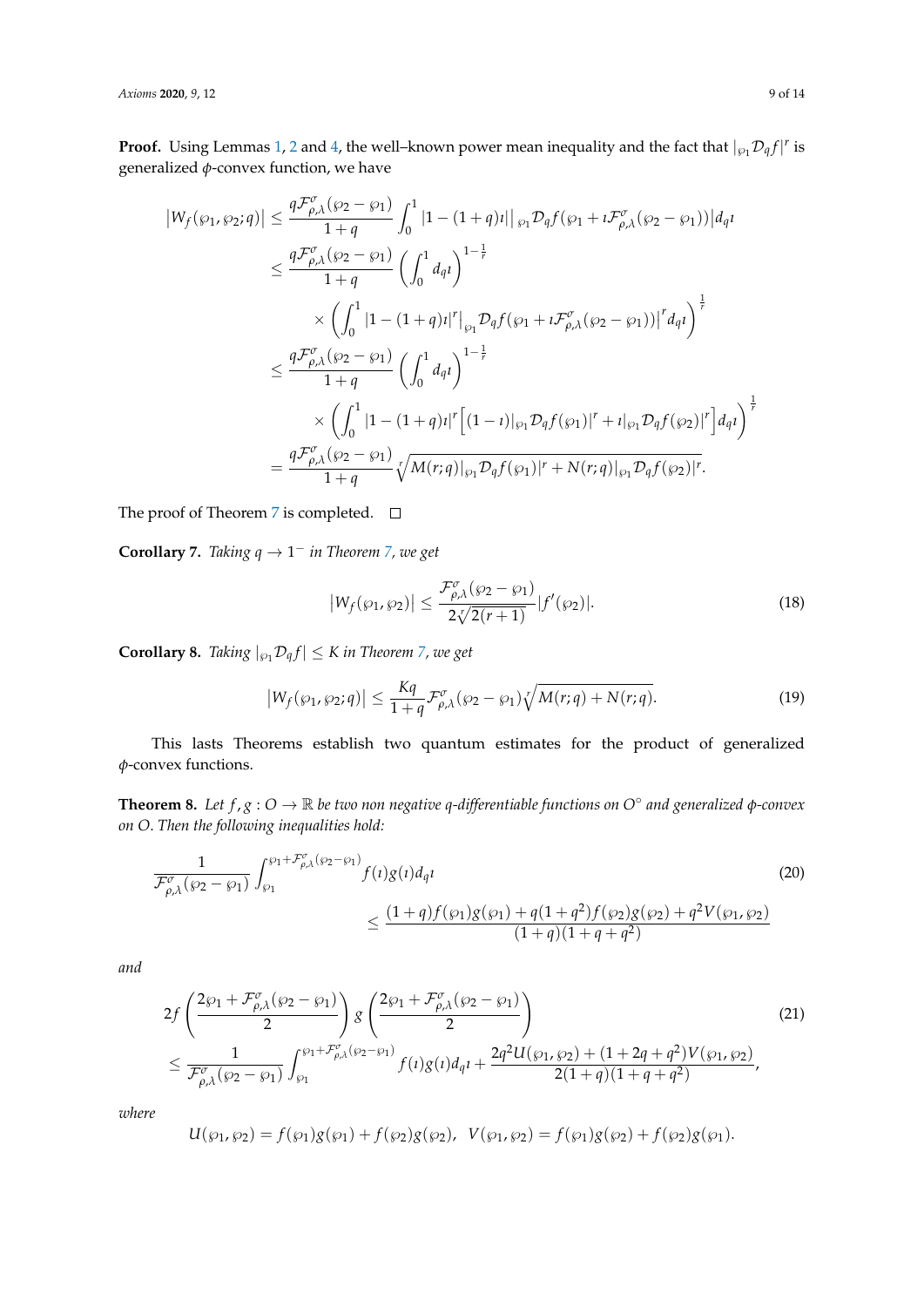**Proof.** Using the generalized  $\phi$ -convexity of *f* and *g* for all  $\iota \in [0,1]$ , we have

<span id="page-9-0"></span>
$$
f(\wp_1 + i\mathcal{F}^{\sigma}_{\rho,\lambda}(\wp_2 - \wp_1)) \le (1 - i)f(\wp_1) + if(\wp_2),
$$
\n(22)

<span id="page-9-1"></span>
$$
g(\wp_1 + i\mathcal{F}_{\rho,\lambda}^{\sigma}(\wp_2 - \wp_1)) \le (1 - i)g(\wp_1) + ig(\wp_2). \tag{23}
$$

Multiplying [\(22\)](#page-9-0) with [\(23\)](#page-9-1), we get

<span id="page-9-2"></span>
$$
f(\wp_1 + i\mathcal{F}^{\sigma}_{\rho,\lambda}(\wp_2 - \wp_1))g(\wp_1 + i\mathcal{F}^{\sigma}_{\rho,\lambda}(\wp_2 - \wp_1))
$$
  
 
$$
\leq (1 - i)^2 f(\wp_1)g(\wp_1) + i^2 f(\wp_2)g(\wp_2) + i(1 - i)[f(\wp_1)g(\wp_2) + f(\wp_2)g(\wp_1)].
$$
 (24)

Taking *q*-integral for [\(24\)](#page-9-2) with respect to *i* on (0, 1), and substituting  $u = \wp_1 + \iota \mathcal{F}^{\sigma}_{\rho,\lambda}(\wp_2 - \wp_1)$ , we deduce the desired inequality [\(20\)](#page-8-0). The proof of inequality [\(21\)](#page-8-1) is similar so we omit it.

**Remark 6.** *Taking*  $\mathcal{F}^{\sigma}_{\rho,\lambda}(\wp_2 - \wp_1) = \wp_2 - \wp_1$  *in Theorem [8,](#page-8-2) we get* ([\[45\]](#page-12-12)*, Theorem 4.3).* 

**Corollary 9.** *Taking*  $q \rightarrow 1^-$  *in Theorem [8,](#page-8-2) we get* 

$$
\frac{1}{\mathcal{F}^{\sigma}_{\rho,\lambda}(\wp_2-\wp_1)} \int_{\wp_1}^{\wp_1+\mathcal{F}^{\sigma}_{\rho,\lambda}(\wp_2-\wp_1)} f(t)g(t)dt \leq \frac{2U(\wp_1,\wp_2)+V(\wp_1,\wp_2)}{6}
$$
(25)

*and*

$$
2f\left(\frac{2\wp_1 + \mathcal{F}_{\rho,\lambda}^{\sigma}(\wp_2 - \wp_1)}{2}\right)g\left(\frac{2\wp_1 + \mathcal{F}_{\rho,\lambda}^{\sigma}(\wp_2 - \wp_1)}{2}\right)
$$
  

$$
\leq \frac{1}{\mathcal{F}_{\rho,\lambda}^{\sigma}(\wp_2 - \wp_1)} \int_{\wp_1}^{\wp_1 + \mathcal{F}_{\rho,\lambda}^{\sigma}(\wp_2 - \wp_1)} f(t)g(t)dt + \frac{U(\wp_1, \wp_2) + 2V(\wp_1, \wp_2)}{6}.
$$
 (26)

<span id="page-9-5"></span>**Theorem 9.** *Let f* , *g* : *O* → R *be two non negative q-differentiable functions on O*◦ *and generalized φ-convex on O*. *Then the following inequality holds:*

$$
\frac{(1+q)(1+q+q^{2})}{[\mathcal{F}^{\sigma}_{\rho,\lambda}(\wp_{2}-\wp_{1})]^{2}}\times \int_{\wp_{1}}^{\wp_{1}+\mathcal{F}^{\sigma}_{\rho,\lambda}(\wp_{2}-\wp_{1})} \int_{\wp_{1}}^{\wp_{1}+\mathcal{F}^{\sigma}_{\rho,\lambda}(\wp_{2}-\wp_{1})} \int_{0}^{1} f(x+i\mathcal{F}^{\sigma}_{\rho,\lambda}(y-x)) g(x+i\mathcal{F}^{\sigma}_{\rho,\lambda}(y-x)) d_{q} d_{q} x d_{q} y \quad (27)
$$
\n
$$
\leq \frac{(1+2q+q^{2})}{\mathcal{F}^{\sigma}_{\rho,\lambda}(\wp_{2}-\wp_{1})} \int_{\wp_{1}}^{\wp_{1}+\mathcal{F}^{\sigma}_{\rho,\lambda}(\wp_{2}-\wp_{1})} f(t) g(t) d_{q} t + \frac{2q^{2}}{(1+q)^{2}} [q^{2} f(\wp_{1}) g(\wp_{1}) + f(\wp_{2}) g(\wp_{2}) + q V(\wp_{1}, \wp_{2})],
$$

*where*  $V(\wp_1, \wp_2)$  *is defined as in Theorem [8.](#page-8-2)* 

**Proof.** Using the generalized  $\phi$ -convexity of *f* and *g* for all  $\iota \in [0,1]$ , we have

<span id="page-9-3"></span>
$$
f(x + i\mathcal{F}^{\sigma}_{\rho,\lambda}(y - x)) \le (1 - i)f(x) + if(y),
$$
\n(28)

<span id="page-9-4"></span>
$$
g(x + i\mathcal{F}^{\sigma}_{\rho,\lambda}(y - x)) \le (1 - i)g(x) + i g(y).
$$
 (29)

Multiplying [\(28\)](#page-9-3) with [\(29\)](#page-9-4), we get

$$
f(x + i\mathcal{F}^{\sigma}_{\rho,\lambda}(y - x))g(x + i\mathcal{F}^{\sigma}_{\rho,\lambda}(y - x))
$$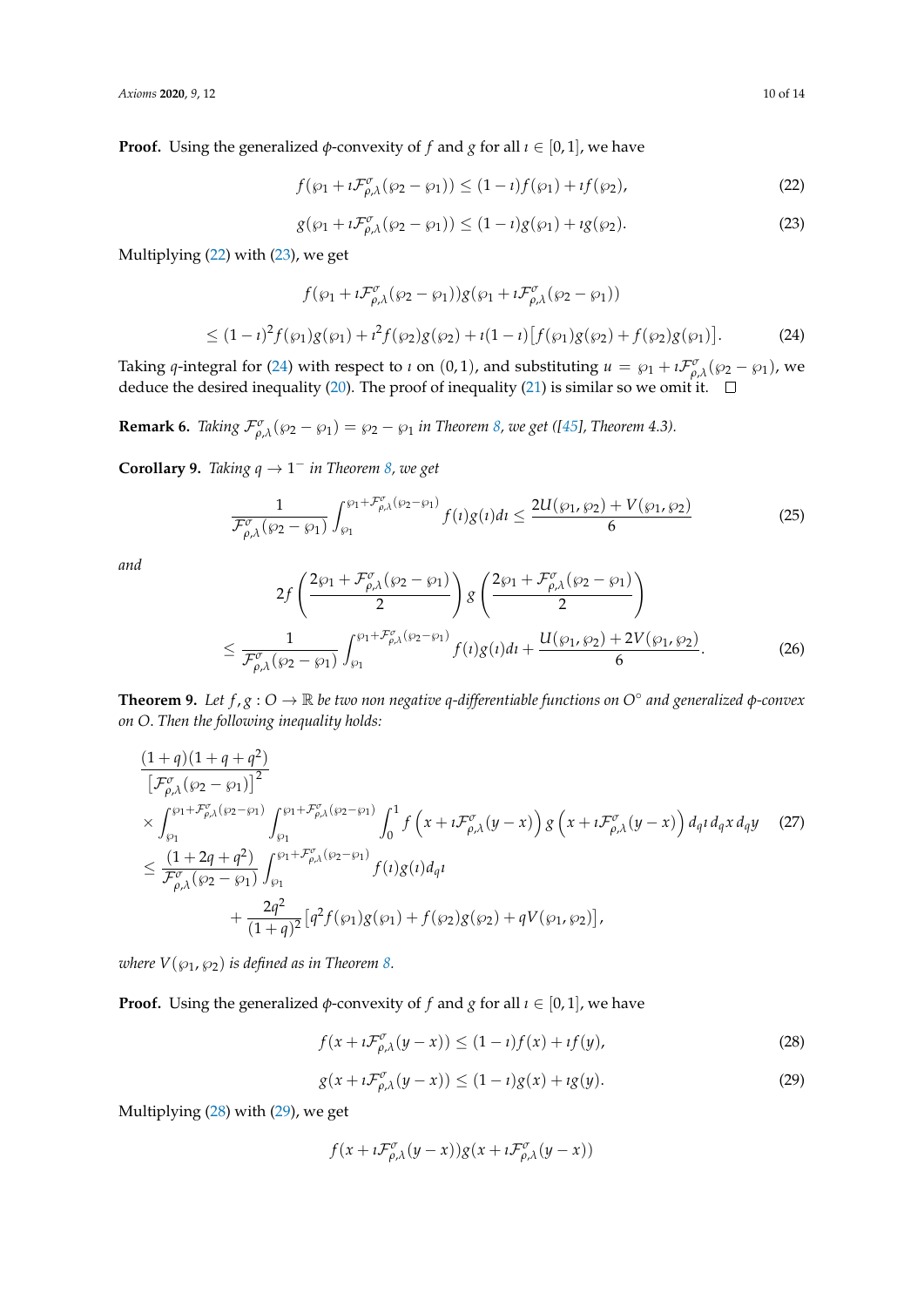*Axioms* **2020**, *9*, 12 11 of 14

<span id="page-10-1"></span>
$$
\leq (1 - i)^2 f(x)g(x) + i^2 f(y)g(y) + i(1 - i)[f(x)g(y) + f(y)g(x)].
$$
\n(30)

Taking *q*-integral for [\(30\)](#page-10-1) with respect to *i* on  $(0, 1)$ , we obtain

$$
\int_0^1 f(x + i\mathcal{F}^{\sigma}_{\rho,\lambda}(y - x))g(x + i\mathcal{F}^{\sigma}_{\rho,\lambda}(y - x))d_q t
$$
\n
$$
\leq \frac{q(1+q^2)f(x)g(x)}{(1+q)(1+q+q^2)} + \frac{f(y)g(y)}{1+q+q^2} + \frac{q^2[f(x)g(y) + f(y)g(x)]}{(1+q)(1+q+q^2)}.
$$
\n(31)

Next, taking double *q*-integral to both sides of [\(31\)](#page-10-2) with respect to *x*, *y* on  $O^{\circ}$ , we have

$$
\int_{\wp_1}^{\wp_1 + \mathcal{F}_{\rho,\lambda}^{\sigma}(\wp_2 - \wp_1)} \int_{\wp_1}^{\wp_1 + \mathcal{F}_{\rho,\lambda}^{\sigma}(\wp_2 - \wp_1)} \int_0^1 f\left(x + i \mathcal{F}_{\rho,\lambda}^{\sigma}(y - x)\right) g\left(x + i \mathcal{F}_{\rho,\lambda}^{\sigma}(y - x)\right) d_q t d_q x d_q y
$$
\n
$$
\leq \frac{q(1+q^2)\mathcal{F}_{\rho,\lambda}^{\sigma}(\wp_2 - \wp_1)}{(1+q)(1+q+q^2)} \int_{\wp_1}^{\wp_1 + \mathcal{F}_{\rho,\lambda}^{\sigma}(\wp_2 - \wp_1)} f(x)g(x) d_q x + \frac{\mathcal{F}_{\rho,\lambda}^{\sigma}(\wp_2 - \wp_1)}{1+q+q^2} \int_{\wp_1}^{\wp_1 + \mathcal{F}_{\rho,\lambda}^{\sigma}(\wp_2 - \wp_1)} f(y)g(y) d_q y \qquad (32)
$$
\n
$$
+ \frac{q^2}{(1+q)(1+q+q^2)} \times \left[ \int_{\wp_1}^{\wp_1 + \mathcal{F}_{\rho,\lambda}^{\sigma}(\wp_2 - \wp_1)} f(x) d_q x \int_{\wp_1}^{\wp_1 + \mathcal{F}_{\rho,\lambda}^{\sigma}(\wp_2 - \wp_1)} g(y) d_q y + \int_{\wp_1}^{\wp_1 + \mathcal{F}_{\rho,\lambda}^{\sigma}(\wp_2 - \wp_1)} f(y) d_q y \int_{\wp_1}^{\wp_1 + \mathcal{F}_{\rho,\lambda}^{\sigma}(\wp_2 - \wp_1)} g(x) d_q x \right].
$$

By applying Theorem [3](#page-3-2) on the right hand side of [\(32\)](#page-10-3) and multiplying both sides of the derived inequality by the factor  $\frac{(1+q)(1+q+q^2)}{q^2}$  $\frac{\sqrt{A^2 + 4g^2 + 4g^2}}{\left[\mathcal{F}_{\rho,\lambda}^{\sigma}(\wp_2 - \wp_1)\right]^2}$ , we deduce the desired inequality in (??).

**Remark 7.** *Taking*  $\mathcal{F}^{\sigma}_{\rho,\lambda}(\wp_2 - \wp_1) = \wp_2 - \wp_1$  *in Theorem [9,](#page-9-5) we get* ([\[45\]](#page-12-12)*, Theorem 4.4*).

**Corollary 10.** *Taking*  $q \rightarrow 1^-$  *in Theorem* [9,](#page-9-5) *we get* 

$$
\frac{3}{2\left[\mathcal{F}^{\sigma}_{\rho,\lambda}(\wp_2-\wp_1)\right]^2} \times \int_{\wp_1}^{\wp_1+\mathcal{F}^{\sigma}_{\rho,\lambda}(\wp_2-\wp_1)} \int_{\wp_1}^{\wp_1+\mathcal{F}^{\sigma}_{\rho,\lambda}(\wp_2-\wp_1)} \int_0^1 f\left(x+i\mathcal{F}^{\sigma}_{\rho,\lambda}(y-x)\right) g\left(x+i\mathcal{F}^{\sigma}_{\rho,\lambda}(y-x)\right) dt dx dy \qquad (33)
$$
\n
$$
\leq \frac{1}{\mathcal{F}^{\sigma}_{\rho,\lambda}(\wp_2-\wp_1)} \int_{\wp_1}^{\wp_1+\mathcal{F}^{\sigma}_{\rho,\lambda}(\wp_2-\wp_1)} f(t) g(t) dt + \frac{U(\wp_1,\wp_2)+V(\wp_1,\wp_2)}{8}.
$$

**Remark 8.** *Since Raina's generalized special function is parametrized, then for different appropriate parameter values of*  $\rho$ ,  $\lambda > 0$ , and  $\sigma = (\sigma(0), \ldots, \sigma(k), \ldots)$  *it is possible to obtain new inequalities using the theorems and their corollaries presented in this work. It is useful to note that the results can be applied to derive some inequalities using special means and others special functions.*

#### <span id="page-10-0"></span>**3. Conclusions**

In the present text we have found an identity (Lemma [4\)](#page-4-1) that relates the right inequality of Hermite Hadamard, from which important and new estimates have been established for them in the quantum calculus scenario, using a new class of generalized convex functions called generalized *φ*-convex functions, see Theorems [4–](#page-5-0)[9.](#page-9-5) In the proofs the Raina generalized function, the Hölder inequality, and the power mean inequality were used, and as an end result, an esteem for the integral of the product

<span id="page-10-3"></span><span id="page-10-2"></span>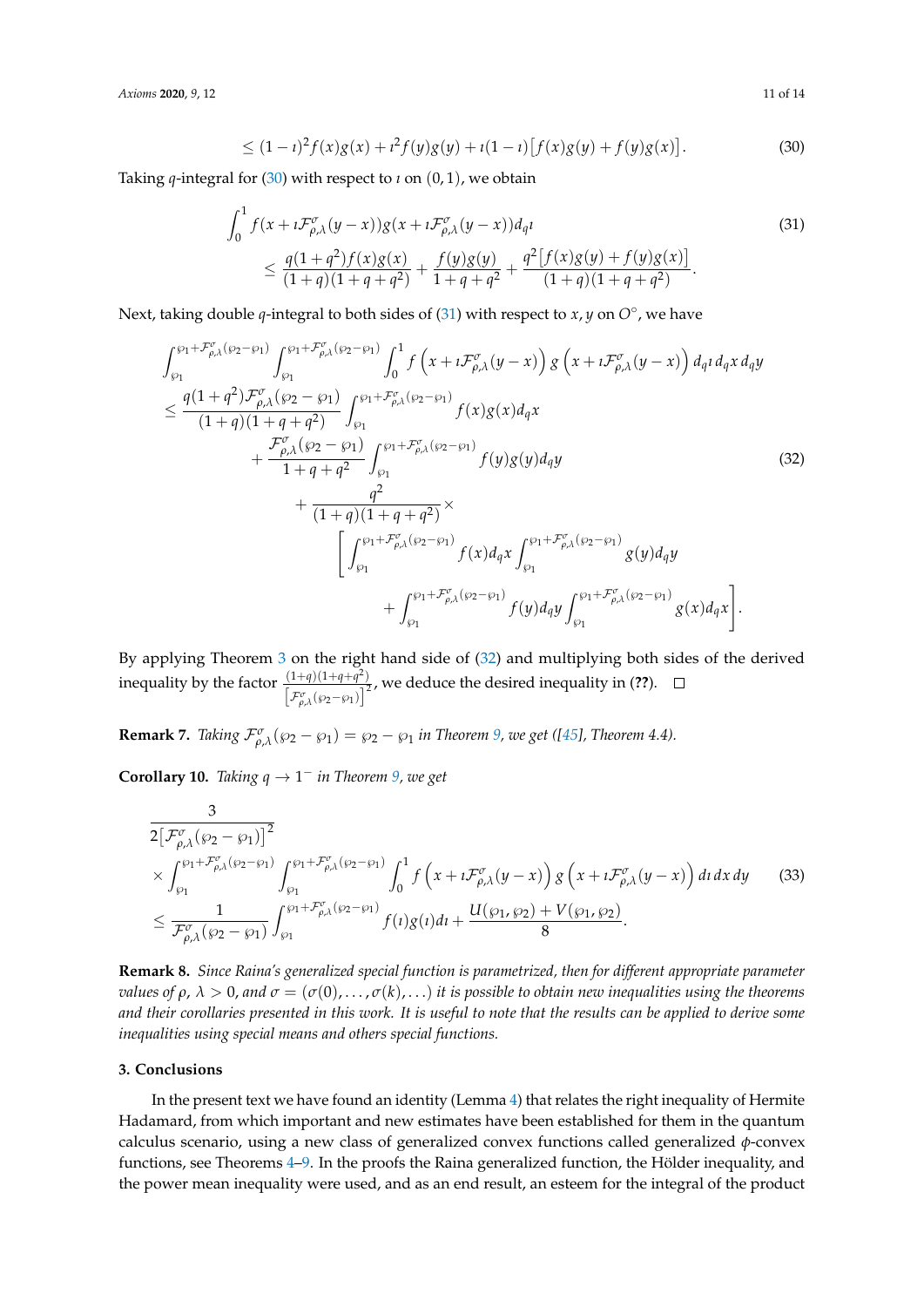of functions that have the property of being *φ*-convex. Some corollary and commentary regarding the main results have also been presented, and as a final note we draw attention to some results involving the function of Mittag–Leffler and hypergeometric function as cases of the results obtained.

Since quantum calculus has large applications in many areas of mathematics, the class of generalized *φ*-convex can be applied to obtain new results in convex analysis, special functions, quantum mechanics, related optimization theory, mathematical inequalities, and also stimulate further research in areas of pure and applied sciences.

**Author Contributions:** All authors contributed equally in the preparation of the present work taking into account the theorems and corollaries presented, the review of the articles and books cited, formal analysis, investigation, writing—original draft preparation and writing—review and editing.

**Funding:** This research was funded by Dirección de Investigación from Pontificia Universidad Católica del Ecuador in the research project entitled: Some inequalities using generalized convexity.

**Acknowledgments:** Miguel J. Vivas-Cortez thanks to Dirección de Investigación from Pontificia Universidad Católica del Ecuador for the technical support given to the research project entitled: Algunas desigualdades de funciones convexas generalizadas (Some inequalities of generalized convex functions). Jorge E. Hernández Hernández wants to thank to the Consejo de Desarrollo Científico, Humanístico y Tecnológico (CDCHT) from Universidad Centroccidental Lisandro Alvarado (Venezuela), also for the technical support given in the development of this article.

**Conflicts of Interest:** The authors declare no conflict of interest.

#### **References**

- <span id="page-11-0"></span>1. Ernst, T. *The History of Q-Calculus and a New Method*; Department of Mathematics, Uppsala University: Stockholm, Sweden, 2000.
- <span id="page-11-1"></span>2. Jackson, F.H. On a *q*-definite integrals. *Q. J. Pure Appl. Math.* **1910**, *41*, 193–203.
- <span id="page-11-2"></span>3. Ernst, T. The different tongues of q-calculus. *Proc. Eston. Acad. Sci.* **2008**, *57*, 81–99. [\[CrossRef\]](http://dx.doi.org/10.3176/proc.2008.2.03)
- <span id="page-11-3"></span>4. Ernst, T. *A Comprehensive Treatment of q-Calculus*; Springer: Basel, Switzerland, 2012.
- <span id="page-11-4"></span>5. Gauchman, H. Integral Inequalities in *q*-Calculus. *Comp. Math. Appl.* **2004**, *47*, 281–300. [\[CrossRef\]](http://dx.doi.org/10.1016/S0898-1221(04)90025-9)
- <span id="page-11-5"></span>6. Kac, V.; Cheung, P. *Quantum Calculus*; Universitext; Springer: New York, NY, USA, 2002.
- <span id="page-11-6"></span>7. Ismail, M.E.H. *Classical and Quantum Orthogonal Polynomials in One Variable*; Cambridge University Press: Cambridge, UK, 2005.
- <span id="page-11-7"></span>8. Ismail, M.E.H.; Mansour, Z.C.I. *q*-analogues of Freud weights and nonlinear difference equations. *Adv. Appl. Math.* **2010**, *45*, 518–547. [\[CrossRef\]](http://dx.doi.org/10.1016/j.aam.2010.02.003)
- <span id="page-11-8"></span>9. Brahim, K.; Taf, S.; Nefzi, B. New Integral Inequalities in Quantum Calculus. *Int. J. Anal. Appl.* **2015**, *7*, 50–58.
- <span id="page-11-9"></span>10. Mirković, T.Z.; Tričković, S.B.; Stanković, M.S. Opial inequality in q-calculus. *J. Ineq. Appl.* 2018, 2018, 1–8. [\[CrossRef\]](http://dx.doi.org/10.1186/s13660-018-1928-z) [\[PubMed\]](http://www.ncbi.nlm.nih.gov/pubmed/30839902)
- <span id="page-11-10"></span>11. Niculescu, C.P. An invitation to convex function theory. In *Order Structures in Functional Analysis*; Editura Academiei Romane: Bucharest, Romania, 2001.
- <span id="page-11-11"></span>12. Bennett, C.; Sharpley, R. *Interpolation of Operators*; Academic Press: Boston, MA, USA, 1998.
- <span id="page-11-12"></span>13. Nguyen, N.A.; Gulan, M.; Olaru, S.; Averbe, P.R. Convex Lifting: Theory and Control Applications. *IEEE Trans. Autom. Control* **2010**, *63*, 1–16. [\[CrossRef\]](http://dx.doi.org/10.1109/TAC.2017.2737234)
- <span id="page-11-13"></span>14. Mititelu, Ş.; Trență, S. Efficiency conditions in vector control problems governed by multiple integrals. *J. Appl. Math. Comp.* **2018**, *57*, 647–665. [\[CrossRef\]](http://dx.doi.org/10.1007/s12190-017-1126-z)
- <span id="page-11-14"></span>15. Trență, S. Multiobjective Fractional Variational Problem on Higher-Order Jet Bundles. *Comm. Math. Stat.* **2016**, *4*, 323–340. [\[CrossRef\]](http://dx.doi.org/10.1007/s40304-016-0087-0)
- 16. Trență, S. On a New Class of Vector Variational Control Problems. *Num. Funct. Anal. Optim.* 2018, 39, 1594–1603. [\[CrossRef\]](http://dx.doi.org/10.1080/01630563.2018.1488142)
- <span id="page-11-15"></span>17. Trență, S. KT-geodesic pseudoinvex control problems governed by multiple integrals. *J. Nonlinear Convex Anal.* **2019**, *20*, 73–84.
- <span id="page-11-16"></span>18. Jensen, J.L.W.V. Om konvexe Funktioner og Uligheder mellen Middelvaerdier. *Nyt. Tidsskr. Math.* **1905**, *16*, 49–68.
- <span id="page-11-17"></span>19. Jensen, J.L.W.V. Sur les fonctions convexes et les inegalités entre les valeurs moyennes. *Acta Math.* **1906**, *30*, 175–193. [\[CrossRef\]](http://dx.doi.org/10.1007/BF02418571)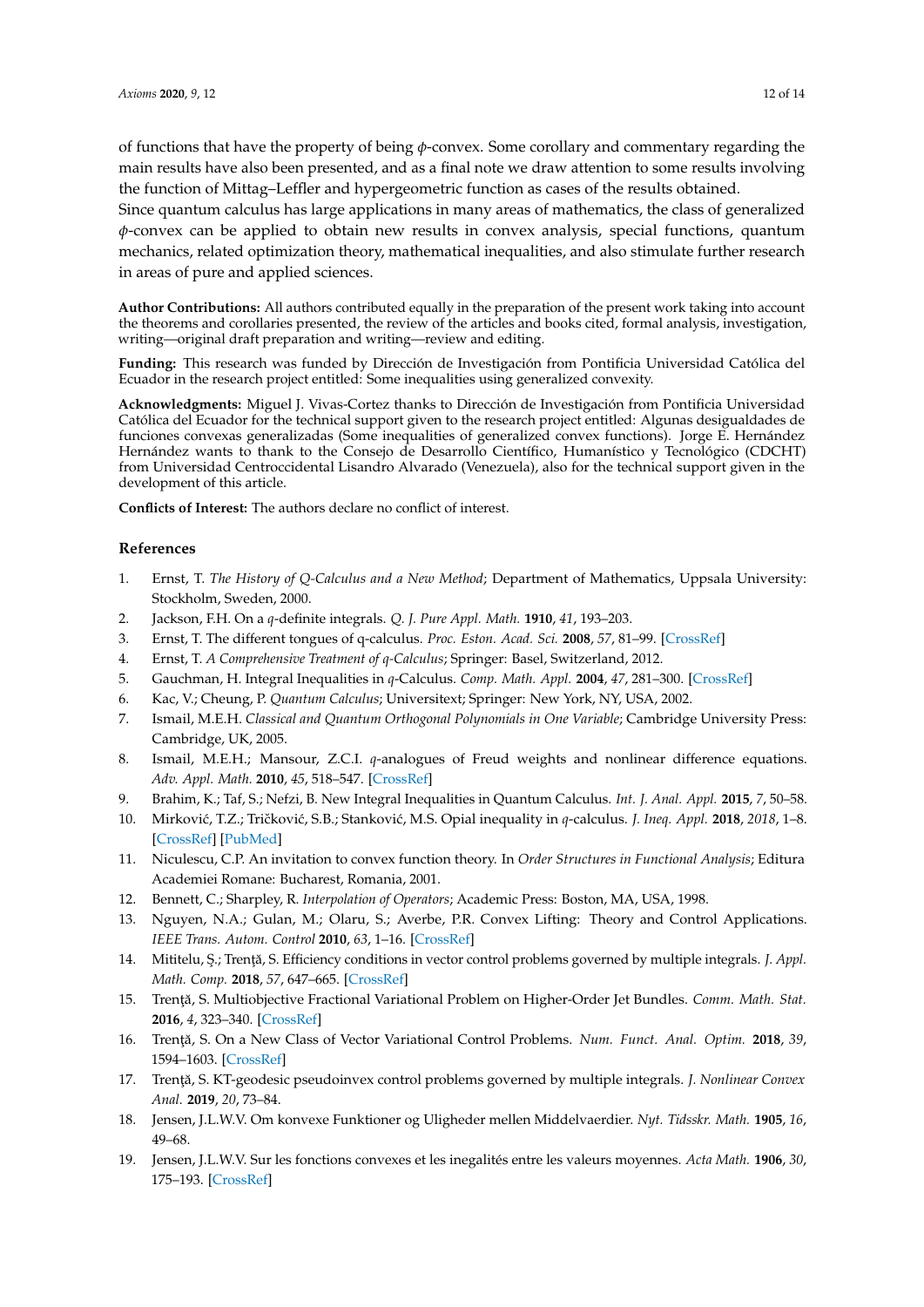- <span id="page-12-0"></span>20. Tomar, M.; Agarwal, P.; Jleli, M.; Samet, B. Certain Ostrowski type inequalities for generalized *s*-convex functions. *J. Nonlinear Sci. Appl.* **2017**, *10*, 5947–5957. [\[CrossRef\]](http://dx.doi.org/10.22436/jnsa.010.11.32)
- <span id="page-12-1"></span>21. Alomari, M.; Darus, M.; Dragomir, S.S.; Cerone, P. Ostrowski type inequalities for functions whose derivatives are *s*-convex in the second sense. *Appl. Math. Lett.* **2010**, *23*, 1071–1076. [\[CrossRef\]](http://dx.doi.org/10.1016/j.aml.2010.04.038)
- <span id="page-12-2"></span>22. Akdemir, A.O.; Özdemir, M.E. Some Hadamard-type inequalities for coordinated P-convex functions and Godunova-Levin functions. *AIP Conf. Proc.* **2010**, *1309*, 7–15.
- <span id="page-12-3"></span>23. Liu, W.; Wen, W.; Park, J. Hermite–Hadamard type inequalities for MT-convex functions via classical integrals and fractional integrals. *J. Nonlinear Sci. Appl.* **2016**, *9*, 766–777. [\[CrossRef\]](http://dx.doi.org/10.22436/jnsa.009.03.05)
- <span id="page-12-4"></span>24. Bracamonte M.; Giménez, J.; Vivas-Cortez, M.J. Hermite–Hadamard-Fejér Type Inequalities for Strongly (s,m)-Convex Functions with Modulus c, in Second Sense. *Appl. Math. Inf. Sci.* **2016**, *10*, 2045–2053 [\[CrossRef\]](http://dx.doi.org/10.18576/amis/100606)
- 25. Hernández Hernández, J.E. On Some New Integral Inequalities Related with the Hermite–Hadamard Inequality via h-Convex Functions. *MAYFEB J. Math.* **2017**, *4*, 1–12
- 26. Hernández Hernández, J.E. On log-(*m*, *h*<sup>1</sup> , *h*2)-convex functions and related integral inequalities. *Int. J. Open Prob. Compt. Math.* **2019**, *12*, 43–59.
- 27. Vivas-Cortez, M.J.; García, C.; Hernández Hernández, J.E. Ostrowski-Type Inequalities for Functions Whose Derivative Modulus is Relatively (*m*, *h*<sup>1</sup> , *h*2)-Convex. *Appl. Math. Inf. Sci.* **2019**, *13*, 369–378. [\[CrossRef\]](http://dx.doi.org/10.18576/amis/130303)
- 28. Vivas-Cortez, M.J.; García, C.; Hernández Hernández, J.E. Ostrowski Type Inequalities for Functions Whose Derivative Modulus is Relatively Convex. *Appl. Math. Inf. Sci.* **2019**, *13*, 121–127. [\[CrossRef\]](http://dx.doi.org/10.18576/amis/130116)
- 29. Vivas-Cortez, M.J.; Hernández Hernández, J.E. Ostrowski and Jensen type inequalities via (*s*, *m*)-convex functions in the second sense. *Boletin de la Sociedad Matemática Mexicana* **2019**, in press. [\[CrossRef\]](http://dx.doi.org/10.1007/s40590-019-00273-z)
- 30. Vivas-Cortez, M.J.; Medina Viloria, J. Hermite–Hadamard Type Inequalities for Harmonically Convex Functions on n-Coordinates. *Appl. Math. Inf. Sci. Lett.* **2018**, *6*, 1–6.
- <span id="page-12-5"></span>31. Vivas-Cortez, M.J.; García, C. Ostrowski Type Inequalities for Functions Whose Derivatives are (m,h1,h2)-Convex. *Appl. Math. Inf. Sci.* **2017**, *11*, 79–86. [\[CrossRef\]](http://dx.doi.org/10.18576/amis/110110)
- <span id="page-12-6"></span>32. Delavar, M.R.; De La Sen, M. Some generalizations of Hermite–Hadamard type inequalities. *SpringerPlus* **2016**, *5*, 1–9.
- 33. Hernández Hernández, J.E. Some fractional integral inequalities of Hermite Hadamard and Minkowski type. *Selecciones Matemáticas (Universidad de Trujillo)* **2019**, *6*, 41–48 [\[CrossRef\]](http://dx.doi.org/10.17268/sel.mat.2019.01.07)
- 34. Kashuri, A.; Liko, R. Some new Hermite–Hadamard type inequalities and their applications. *Stud. Sci. Math. Hung.* **2019**, *56*, 103–142. [\[CrossRef\]](http://dx.doi.org/10.1556/012.2019.56.1.1418)
- <span id="page-12-8"></span>35. Noor, M.A. Some new classes of non-convex functions. *Nonlinear Funct. Anal. Appl.* **2006**, *11*, 165–171.
- 36. Set, E.; Noor, M.A.; Awan, M.U.; Gözpinar, A. Generalized Hermite–Hadamard type inequalities involving fractional integral operators. *J. Inequal. Appl.* **2017**, *169*, 1–10. [\[CrossRef\]](http://dx.doi.org/10.1186/s13660-017-1444-6)
- 37. Vivas-Cortez M.J.; Hernández Hernández J.E. Hermite–Hadamard Inequalities type for Raina's fractional integral operator using *η*-convex functions. *Revista de Matemática Teoría y Aplicaciones* **2019**, *26*, 1–19.
- <span id="page-12-10"></span>38. Vivas-Cortez, M.J.; Liko, R.; Kashuri, A.; Hernández Hernández, J.E. New Quantum Estimates of Trapezium-Type Inequalities for Generalized *φ*-Convex Functions. *Mathematics* **2019**, *7*, 1047. [\[CrossRef\]](http://dx.doi.org/10.3390/math7111047)
- <span id="page-12-7"></span>39. Cortez, M.V. Relative strongly h-convex functions and integral inequalities. *Appl. Math. Inf. Sci. Lett.* **2016**, *4*, 39–45. [\[CrossRef\]](http://dx.doi.org/10.18576/amisl/040201)
- <span id="page-12-9"></span>40. Raina, R.K. On generalized Wright's hypergeometric functions and fractional calculus operators. *East Asian Math. J.* **2005**, *21*, 191–203.
- <span id="page-12-11"></span>41. Alp, N.; Sarikaya, M.Z.; Kunt, M.; Iscan, I. *q*-Hermite–Hadamard inequalities and quantum estimates for midpoint type inequalities via convex and quasi-convex functions. *J. King Saud Univ. Sci.* **2018**, *30*, 193–203. [\[CrossRef\]](http://dx.doi.org/10.1016/j.jksus.2016.09.007)
- 42. Liu, W.J.; Zhuang, H.F. Some quantum estimates of Hermite–Hadamard inequalities for convex functions. *J. Appl. Anal. Comput.* **2017**, *7*, 501-–522.
- 43. Noor, M.A.;Noor, K.I.; Awan, M.U. Some quantum estimates for Hermite–Hadamard inequalities. *Appl. Math. Comput.* **2015**, *251*, 675–679. [\[CrossRef\]](http://dx.doi.org/10.1016/j.amc.2014.11.090)
- 44. Noor, M.A.; Noor, K.I.; Awan, M.U. Quantum analogues of Hermite–Hadamard type inequalities for generalized convexity. In *Computation, Cryptography and Network Security*; Daras, N., Rassias, M.T., Eds.; Springer: Cham, Switzerland, 2015; pp. 413–439.
- <span id="page-12-12"></span>45. Sudsutad, W.; Ntouyas, S.K.; Tariboon, J. Quantum integral inequalities for convex functions. *J. Math. Inequal.* **2015**, *9*, 781–793. [\[CrossRef\]](http://dx.doi.org/10.7153/jmi-09-64)